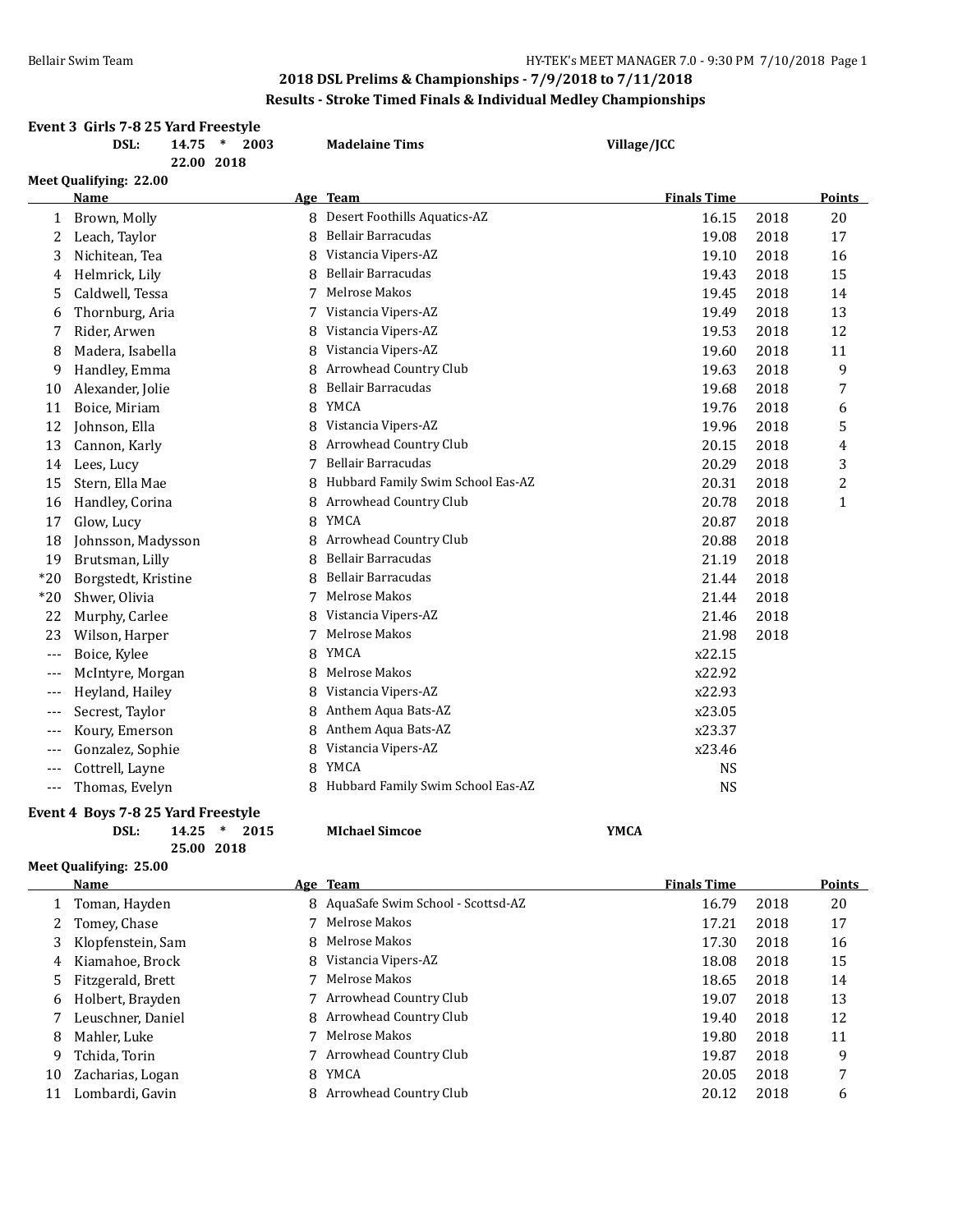## **(Event 4 Boys 7-8 25 Yard Freestyle)**

|       | <b>Name</b>        |   | Age Team                          | <b>Finals Time</b> |      | <b>Points</b> |
|-------|--------------------|---|-----------------------------------|--------------------|------|---------------|
| 12    | McLane, Luka       | 8 | Hubbard Family Swim School Eas-AZ | 20.13              | 2018 | 5             |
| 13    | Kiamahoe, Solomon  | 8 | Vistancia Vipers-AZ               | 20.21              | 2018 | 4             |
| 14    | Fortenberry, Shane |   | Vistancia Vipers-AZ               | 20.24              | 2018 | 3             |
| $*15$ | Workman, Brody     |   | Vistancia Vipers-AZ               | 20.32              | 2018 | 1.50          |
| $*15$ | Harmon, Payton     |   | Bellair Barracudas                | 20.32              | 2018 | 1.50          |
| 17    | Gowen, Carter      | 8 | Melrose Makos                     | 20.53              | 2018 |               |
| 18    | Halvorson, Dane    | 8 | Hubbard Family Swim School Eas-AZ | 20.58              | 2018 |               |
| 19    | McHale, Declan     | 8 | Hubbard Family Swim School Eas-AZ | 21.54              | 2018 |               |
| 20    | Kruger, Gabriel    | 8 | Hubbard Family Swim School Eas-AZ | 21.59              | 2018 |               |
| 21    | Welsh, Joshua      | 8 | Arrowhead Country Club            | 21.73              | 2018 |               |
| 22    | Jefferies, Hunter  | 8 | Bellair Barracudas                | 22.32              | 2018 |               |
| 23    | Koch, Wyatt        | 8 | YMCA                              | 22.54              | 2018 |               |
| 24    | Hocking, Liam      | 8 | Desert Foothills Aquatics-AZ      | 22.60              | 2018 |               |
| 25    | Newhouse, Zach     |   | Melrose Makos                     | 22.63              | 2018 |               |
| 26    | Feil, Grant        | 7 | Arrowhead Country Club            | 22.84              | 2018 |               |
| 27    | Martin, Westin     |   | <b>Bellair Barracudas</b>         | 22.92              | 2018 |               |
| 28    | Allen, Nathan      | 8 | Arrowhead Country Club            | 23.34              | 2018 |               |
| 29    | Obrien, Cash       |   | Hubbard Family Swim School Eas-AZ | 23.59              | 2018 |               |
| 30    | Ungar, Raffi       | 8 | YMCA                              | 23.61              | 2018 |               |
| 31    | Coppola, Logan     |   | Vistancia Vipers-AZ               | 23.62              | 2018 |               |
| 32    | Clyne, Alexander   | 7 | AquaSafe Swim School - Scottsd-AZ | 23.79              | 2018 |               |
| $---$ | Jacobs, Caden      |   | Vistancia Vipers-AZ               | x25.09             |      |               |
| $---$ | Odell, Logan       |   | Arrowhead Country Club            | x25.10             |      |               |
| $---$ | Allen, Max         | 8 | Hubbard Family Swim School Eas-AZ | x26.18             |      |               |
| $---$ | Knobbe, Colin      | 7 | Bellair Barracudas                | <b>NS</b>          |      |               |
|       |                    |   |                                   |                    |      |               |

#### **Event 7 Girls 11-12 50 Yard Freestyle DSL: 27.53 \* 1992 Emily Wingert MVCC**

**37.00 2018**

#### **Meet Qualifying: 37.00**

 $\overline{a}$ 

|     | Name                  | <b>Age</b> | <b>Team</b>                       | <b>Finals Time</b> |      | <b>Points</b> |
|-----|-----------------------|------------|-----------------------------------|--------------------|------|---------------|
| 1   | Demir, Jordan         | 12         | Desert Foothills Aquatics-AZ      | 29.14              | 2018 | 20            |
| 2   | Schrank, Ellie        | 12         | Vistancia Vipers-AZ               | 30.46              | 2018 | 17            |
| 3   | Klopfenstein, Lindsay | 11         | Melrose Makos                     | 30.67              | 2018 | 16            |
| 4   | Cannon, Chloe         | 12         | Arrowhead Country Club            | 30.76              | 2018 | 15            |
| 5.  | Doubet, Kayla         | 12         | Vistancia Vipers-AZ               | 31.12              | 2018 | 14            |
| 6   | Farrell, Riley        | 11         | Arrowhead Country Club            | 32.53              | 2018 | 13            |
|     | Klindtworth, Karis    | 11         | Arrowhead Country Club            | 32.55              | 2018 | 12            |
| 8   | Brown, Olivia         | 11         | Hubbard Family Swim School Eas-AZ | 33.76              | 2018 | 11            |
| 9   | Patton, Kaylee        | 12         | AquaSafe Swim School - Scottsd-AZ | 34.15              | 2018 | 9             |
| 10  | DeGraaf, Sophie       | 12         | Bellair Barracudas                | 34.25              | 2018 | 7             |
| 11  | Owen, Maci            | 12         | Bellair Barracudas                | 34.61              | 2018 | 6             |
| 12  | Howcroft, Madi        | 12         | Vistancia Vipers-AZ               | 34.63              | 2018 | 5             |
| 13  | Fiant, Emma           | 12         | Anthem Aqua Bats-AZ               | 34.98              | 2018 | 4             |
| 14  | Perrin, Autumn        | 12         | Vistancia Vipers-AZ               | 35.21              | 2018 | 3             |
| 15  | Helmrick, Ava         | 12         | Bellair Barracudas                | 35.31              | 2018 | 2             |
| 16  | Daniel, Isabella      | 12         | YMCA                              | 35.60              | 2018 | 1             |
| 17  | Doubet, Kendall       | 12         | Vistancia Vipers-AZ               | 35.87              | 2018 |               |
| 18  | Serrano, Ava          | 12         | Vistancia Vipers-AZ               | 35.94              | 2018 |               |
| 19  | Burns, Kayla          | 11         | Anthem Aqua Bats-AZ               | 36.01              | 2018 |               |
| 20  | Carlon, Kinsey        | 12         | Vistancia Vipers-AZ               | 36.46              | 2018 |               |
| --- | Klugman, Lilly        | 12         | YMCA                              | x38.07             |      |               |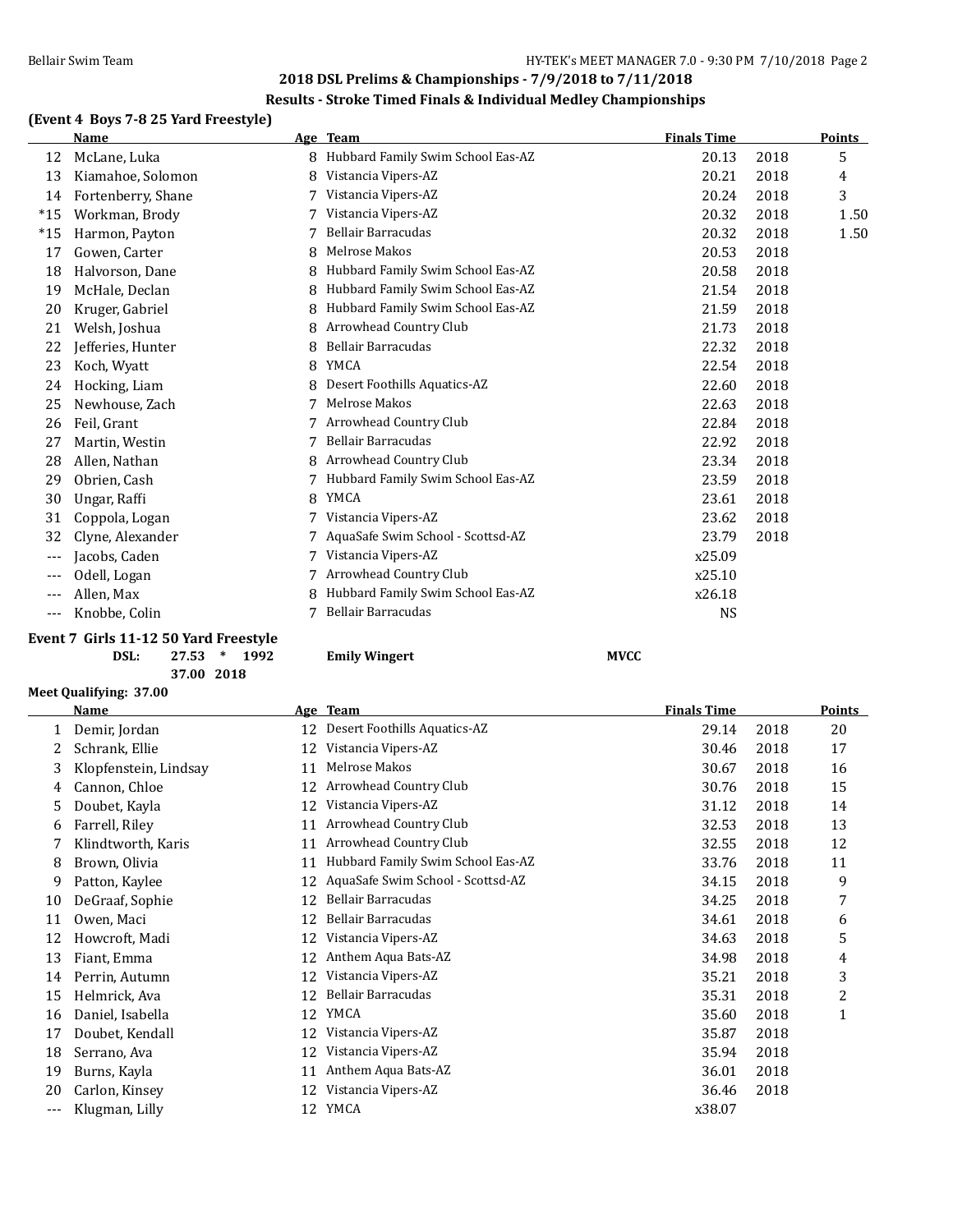## **(Event 7 Girls 11-12 50 Yard Freestyle) Age Team Age Team** *Age Age Age Age Points Binals Time Points* --- Smith-Petersen, Aryana 11 Anthem Aqua Bats-AZ NS --- Black, Kaelyn 11 Vistancia Vipers-AZ NS --- Kuzmiak, Jamie 12 Anthem Aqua Bats-AZ NS **Event 8 Boys 11-12 50 Yard Freestyle DSL: 25.50 \* 2016 Hudson Boe DFSC 43.00 2018 Meet Qualifying: 43.00 Name Age Team Age Team** *Points Finals Time* **<b>Points** 1 Careway, Cody 12 Anthem Aqua Bats-AZ 27.44 2018 20 2 Jacobs, Connor 11 Vistancia Vipers-AZ 31.36 2018 17 3 Drent, Michael 11 AquaSafe Swim School - Scottsd-AZ 31.94 2018 16 4 Jacobs, Manny 12 YMCA 32.79 2018 15 5 Mills, Max 11 Bellair Barracudas 33.22 2018 14 6 Light, Caden 12 Arrowhead Country Club 34.37 2018 13 7 O'Toole, Quinlan 12 YMCA 34.85 2018 12 8 Newhouse, Jake 11 Melrose Makos 34.96 2018 11 9 Sousa, Joey 12 YMCA 35.20 2018 9 10 Scott, Will 12 Anthem Aqua Bats-AZ 36.13 2018 7 11 Cyga III, Dennis 11 Vistancia Vipers-AZ 11 Vistancia Vipers-AZ 36.81 36.81 36.81 3018 6 12 Nasco, Christian 11 Melrose Makos 36.82 2018 5 13 Riveras, Ryland 11 Vistancia Vipers-AZ 37.66 2018 4 14 Evans, Kelson 11 Bellair Barracudas 38.02 2018 3 15 Swafford, Brennen 12 Arrowhead Country Club 38.52 2018 2 16 Lopez, Jaime 11 Bellair Barracudas 39.34 2018 1 --- Simcoe, Michael 12 YMCA DQ --- Vargas, Benny 12 YMCA NS **Event 11 Girls 15-18 50 Yard Freestyle DSL: 25.43 \* 1992 Jennifer Hannon MVCC 35.00 2018 Meet Qualifying: 35.00**

|       | <b>Name</b>         |    | Age Team                             | <b>Finals Time</b> |      | <b>Points</b> |
|-------|---------------------|----|--------------------------------------|--------------------|------|---------------|
|       | Currier, Katie      | 18 | YMCA                                 | 27.16              | 2018 | 20            |
| 2     | Wolf, Sydney        | 15 | Bellair Barracudas                   | 27.48              | 2018 | 17            |
| 3     | Cirzan, Cate        | 17 | Bellair Barracudas                   | 27.72              | 2018 | 16            |
| 4     | Laird, MaKenna      | 16 | Vistancia Vipers-AZ                  | 28.44              | 2018 | 15            |
| 5     | Cirzan, Natalie     | 16 | Bellair Barracudas                   | 28.53              | 2018 | 14            |
| 6     | DeGraaf, Ava        | 15 | Bellair Barracudas                   | 28.81              | 2018 | 13            |
|       | Cavaleri, Camryn    |    | 16 Arrowhead Country Club            | 29.50              | 2018 | 12            |
| 8     | Brosemann, Heather  | 18 | Bellair Barracudas                   | 29.80              | 2018 | 11            |
| 9     | Spivey, Elise       |    | 18 AquaSafe Swim School - Scottsd-AZ | 30.89              | 2018 | 9             |
| 10    | Copperthite, Grace  | 16 | Vistancia Vipers-AZ                  | 31.04              | 2018 | 7             |
| 11    | Jasones, Abbey      | 18 | Bellair Barracudas                   | 31.14              | 2018 | 6             |
| 12    | McEntarffer, Hannah | 15 | Melrose Makos                        | 31.73              | 2018 | 5             |
| $---$ | Brown, Reese        | 18 | YMCA                                 | NS                 |      |               |
| $---$ | Hill, Emma          |    | 16 Vistancia Vipers-AZ               | <b>NS</b>          |      |               |
|       | Brown, Caley        | 18 | YMCA                                 | NS                 |      |               |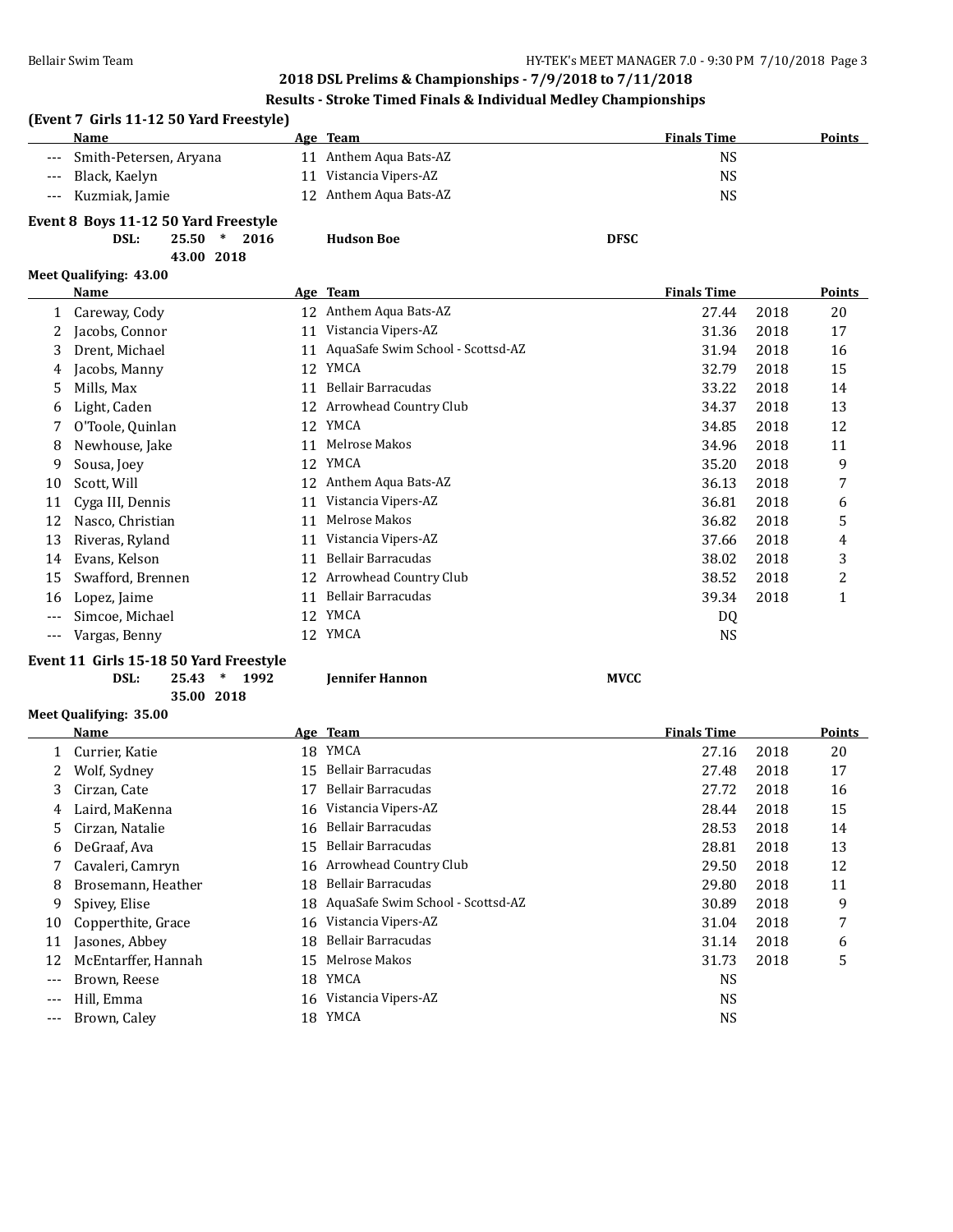|                          | Event 12 Boys 15-18 50 Yard Freestyle |                |                                     |                |                    |      |               |
|--------------------------|---------------------------------------|----------------|-------------------------------------|----------------|--------------------|------|---------------|
|                          | DSL:<br>21.75<br>32.00 2018           | $\ast$<br>2015 | <b>David Valdez</b>                 | <b>Bellair</b> |                    |      |               |
|                          | Meet Qualifying: 32.00                |                |                                     |                |                    |      |               |
|                          | Name                                  |                | Age Team                            |                | <b>Finals Time</b> |      | <b>Points</b> |
| $\mathbf{1}$             | Krigbaum, Henry                       |                | 18 YMCA                             |                | 24.44              | 2018 | 20            |
| 2                        | Hemenway, Dustin                      |                | 18 Bellair Barracudas               |                | 24.48              | 2018 | 17            |
| 3                        | Jefferies, David                      | 17             | Bellair Barracudas                  |                | 24.80              | 2018 | 16            |
| 4                        | Matthews, Tristen                     | 15             | Anthem Aqua Bats-AZ                 |                | 24.89              | 2018 | 15            |
| 5                        | Smirnoff, Joey                        |                | 15 Anthem Aqua Bats-AZ              |                | 24.92              | 2018 | 14            |
| 6                        | Brauer, Eston                         | 18             | YMCA                                |                | 28.08              | 2018 | 13            |
|                          | Rodriguez, Xavier                     | 17             | Bellair Barracudas                  |                | 28.60              | 2018 | 12            |
| 8                        | McCallum, Owen                        | 15             | Vistancia Vipers-AZ                 |                | 28.99              | 2018 | 11            |
| 9                        | Lane, JT                              | 15             | Bellair Barracudas                  |                | 29.60              | 2018 | 9             |
| 10                       | Richter, Brady                        |                | 15 Vistancia Vipers-AZ              |                | 30.04              | 2018 | 7             |
| $---$                    | McLaughlin, Benjamin                  |                | 18 YMCA                             |                | <b>NS</b>          |      |               |
|                          | Event 15 Girls 7-8 25 Yard Butterfly  |                |                                     |                |                    |      |               |
|                          | DSL:<br>16.33<br>29.00 2018           | $\ast$<br>1994 | <b>Ashley Trembley</b>              | <b>JCC</b>     |                    |      |               |
|                          | Meet Qualifying: 29.00                |                |                                     |                |                    |      |               |
|                          | Name                                  |                | Age Team                            |                | <b>Finals Time</b> |      | <b>Points</b> |
|                          | 1 Brown, Molly                        |                | 8 Desert Foothills Aquatics-AZ      |                | 18.23              | 2018 | 20            |
| 2                        | Zhang, Julia                          |                | 8 AquaSafe Swim School - Scottsd-AZ |                | 19.36              | 2018 | 17            |
| 3                        | Mackey, Aster                         | 8              | Bellair Barracudas                  |                | 20.24              | 2018 | 16            |
| 4                        | Leuschner, Natalie                    |                | 7 Arrowhead Country Club            |                | 21.85              | 2018 | 15            |
| 5                        | Hall, Kaily                           |                | 7 Hubbard Family Swim School Eas-AZ |                | 22.19              | 2018 | 14            |
| 6                        | Handley, Emma                         | 8              | Arrowhead Country Club              |                | 22.20              | 2018 | 13            |
| $*7$                     | Wollersheim, Mia                      | 8              | YMCA                                |                | 22.27              | 2018 | 11.50         |
| $*7$                     | Mills, Alex                           | 8              | <b>Bellair Barracudas</b>           |                | 22.27              | 2018 | 11.50         |
| *9                       | Cannon, Karly                         | 8              | Arrowhead Country Club              |                | 22.45              | 2018 | 8             |
| $*9$                     | Hickson, Suri                         | 7              | AquaSafe Swim School - Scottsd-AZ   |                | 22.45              | 2018 | 8             |
| 11                       | Leach, Taylor                         | 8              | Bellair Barracudas                  |                | 23.25              | 2018 | 6             |
| $*12$                    | Datta, Josephine                      | 8              | YMCA                                |                | 23.27              | 2018 | 4.50          |
| $*12$                    | Verver, Julia                         | 8              | YMCA                                |                | 23.27              | 2018 | 4.50          |
| 14                       | Bird, Avery                           |                | Arrowhead Country Club              |                | 23.36              | 2018 | 3             |
| 15                       | Schwedt, Julia                        |                | 8 AquaSafe Swim School - Scottsd-AZ |                | 23.45              | 2018 | 2             |
| 16                       | Parkinson, Mayla                      |                | 8 Hubbard Family Swim School Eas-AZ |                | 23.82              | 2018 | 1             |
| 17                       | Alexander, Jolie                      |                | Bellair Barracudas                  |                | 23.92              | 2018 |               |
| 18                       | Murphy, Carlee                        | 8              | Vistancia Vipers-AZ                 |                | 24.63              | 2018 |               |
| 19                       | Jackson, Londyn                       | 8              | Arrowhead Country Club              |                | 25.37              | 2018 |               |
| 20                       | Jones, Carly                          | 7              | Desert Foothills Aquatics-AZ        |                | 25.49              | 2018 |               |
| 21                       | Thornburg, Aria                       | 7              | Vistancia Vipers-AZ                 |                | 25.60              | 2018 |               |
| 22                       | Johnson, Ella                         | 8              | Vistancia Vipers-AZ                 |                | 25.72              | 2018 |               |
| 23                       | Boice, Kylee                          | 8              | YMCA                                |                | 27.26              | 2018 |               |
| 24                       | Albert, Elizabeth                     | 7              | Arrowhead Country Club              |                | 28.25              | 2018 |               |
| $---$                    | Abarca, Danielle                      | 8              | Vistancia Vipers-AZ                 |                | DQ                 |      |               |
| $---$                    | Secrest, Taylor                       | 8              | Anthem Aqua Bats-AZ                 |                | DQ                 |      |               |
| $---$                    | Annibale, Greer                       | 7              | Bellair Barracudas                  |                | DQ                 |      |               |
| ---                      | Bulthaup, Laine                       | 8              | Melrose Makos                       |                | DQ                 |      |               |
| $\hspace{0.05cm} \ldots$ | Leski, Anne                           |                | 8 AquaSafe Swim School - Scottsd-AZ |                | <b>NS</b>          |      |               |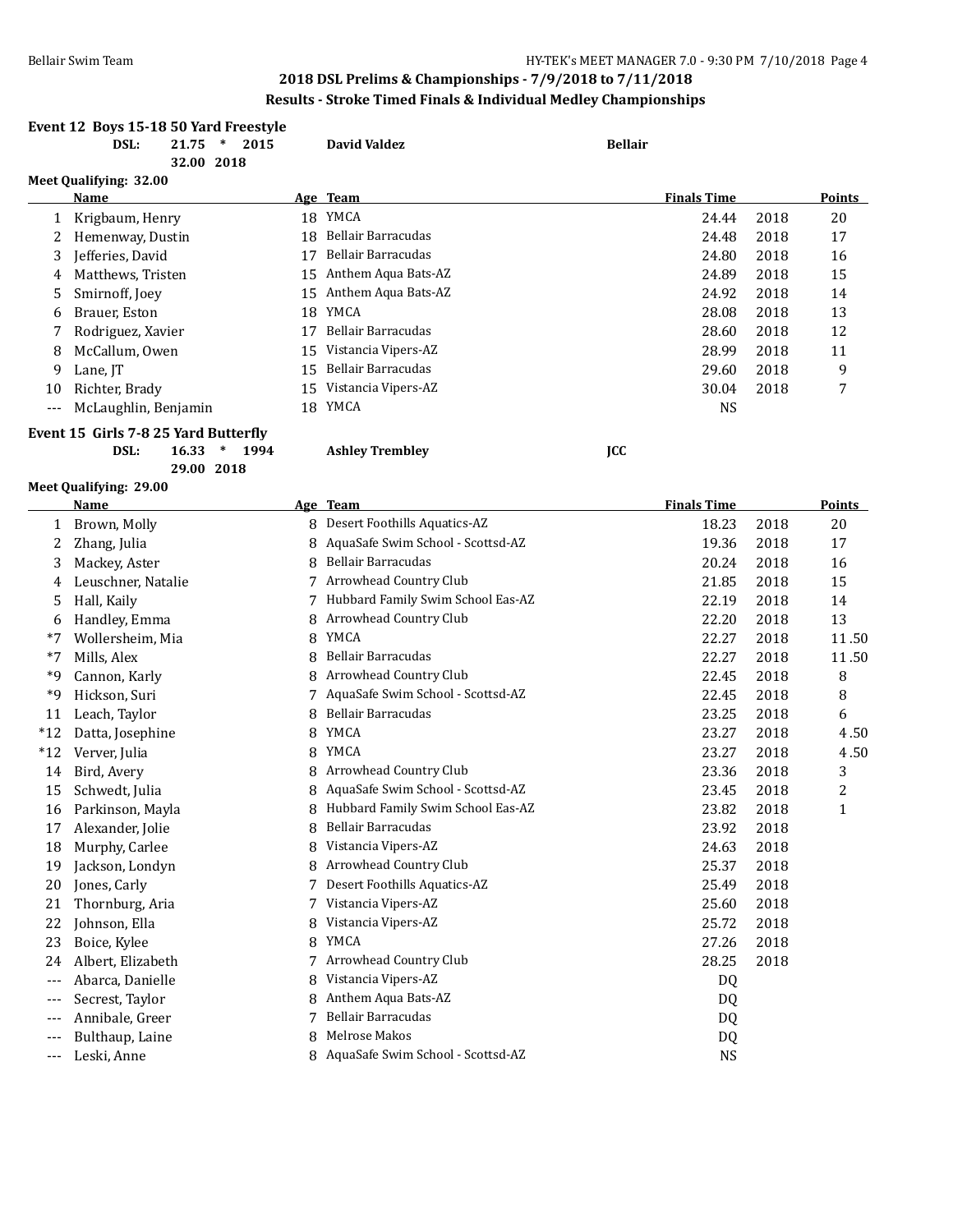|       | Results - Stroke Timed Finals & Individual Medley Championships |                         |      |   |                                     |                    |      |                |  |  |
|-------|-----------------------------------------------------------------|-------------------------|------|---|-------------------------------------|--------------------|------|----------------|--|--|
|       | Event 16 Boys 7-8 25 Yard Butterfly<br>DSL:                     | $15.98$ *<br>35.00 2018 | 2015 |   | <b>Michael Simcoe</b>               | <b>YMCA</b>        |      |                |  |  |
|       | Meet Qualifying: 35.00                                          |                         |      |   |                                     |                    |      |                |  |  |
|       | Name                                                            |                         |      |   | Age Team                            | <b>Finals Time</b> |      | <b>Points</b>  |  |  |
| 1     | Fitzgerald, Brady                                               |                         |      | 8 | Melrose Makos                       | 18.69              | 2018 | 20             |  |  |
| 2     | Agra, Thanasi                                                   |                         |      |   | AquaSafe Swim School - Scottsd-AZ   | 19.06              | 2018 | 17             |  |  |
| 3     | <b>Byerley, Matthew</b>                                         |                         |      | 7 | Melrose Makos                       | 19.47              | 2018 | 16             |  |  |
| 4     | Kiamahoe, Brock                                                 |                         |      | 8 | Vistancia Vipers-AZ                 | 20.22              | 2018 | 15             |  |  |
| 5     | Whisler, Noah                                                   |                         |      | 8 | Hubbard Family Swim School Eas-AZ   | 21.84              | 2018 | 14             |  |  |
| 6     | Williams, Cooper                                                |                         |      | 8 | Melrose Makos                       | 22.66              | 2018 | 13             |  |  |
| 7     | Ostrus, Chase                                                   |                         |      | 8 | Hubbard Family Swim School Eas-AZ   | 23.74              | 2018 | 12             |  |  |
| 8     | Hocking, Liam                                                   |                         |      | 8 | Desert Foothills Aquatics-AZ        | 24.13              | 2018 | 11             |  |  |
| 9     | Workman, Brody                                                  |                         |      | 7 | Vistancia Vipers-AZ                 | 24.27              | 2018 | 9              |  |  |
| 10    | Jellick, Cannon                                                 |                         |      | 8 | Hubbard Family Swim School Eas-AZ   | 24.37              | 2018 | 7              |  |  |
| 11    | Reiger, Luke                                                    |                         |      | 8 | YMCA                                | 24.73              | 2018 | 6              |  |  |
| 12    | Goodson, Lane                                                   |                         |      | 8 | Vistancia Vipers-AZ                 | 24.90              | 2018 | 5              |  |  |
| 13    | Rojas, Grant                                                    |                         |      | 8 | Melrose Makos                       | 24.97              | 2018 | 4              |  |  |
| 14    | Tchida, Torin                                                   |                         |      | 7 | Arrowhead Country Club              | 25.22              | 2018 | 3              |  |  |
| 15    | Harmon, Payton                                                  |                         |      | 7 | <b>Bellair Barracudas</b>           | 25.35              | 2018 | $\overline{c}$ |  |  |
| 16    | Holbert, Brayden                                                |                         |      |   | 7 Arrowhead Country Club            | 26.10              | 2018 | $\mathbf{1}$   |  |  |
| 17    | Brown, Wyatt                                                    |                         |      |   | Hubbard Family Swim School Eas-AZ   | 26.18              | 2018 |                |  |  |
| 18    | Newhouse, Zach                                                  |                         |      | 7 | Melrose Makos                       | 26.85              | 2018 |                |  |  |
| 19    | Healy, Hugh                                                     |                         |      | 8 | YMCA                                | 27.26              | 2018 |                |  |  |
| 20    | Payne, Brayden                                                  |                         |      |   | 7 Arrowhead Country Club            | 27.41              | 2018 |                |  |  |
| 21    | Cook, Embry                                                     |                         |      | 7 | Vistancia Vipers-AZ                 | 28.11              | 2018 |                |  |  |
| 22    | Haney, Max                                                      |                         |      | 7 | Arrowhead Country Club              | 29.15              | 2018 |                |  |  |
| 23    | Brutsman, Jake                                                  |                         |      | 8 | Bellair Barracudas                  | 30.45              | 2018 |                |  |  |
| 24    | Harder, Caden                                                   |                         |      | 8 | Bellair Barracudas                  | 30.90              | 2018 |                |  |  |
| 25    | Montree, Avary                                                  |                         |      | 7 | Hubbard Family Swim Schol West-AZ   | 31.85              | 2018 |                |  |  |
| $---$ | Jarrett, Dane                                                   |                         |      | 7 | Vistancia Vipers-AZ                 | x37.96             |      |                |  |  |
| $---$ | Correa, Ozill                                                   |                         |      |   | 7 Hubbard Family Swim School Eas-AZ | x38.61             |      |                |  |  |
| $---$ | Kruger, Gabriel                                                 |                         |      | 8 | Hubbard Family Swim School Eas-AZ   | DQ                 |      |                |  |  |
| $---$ | Feil, Wyatt                                                     |                         |      |   | 7 Arrowhead Country Club            | DQ                 |      |                |  |  |
| $---$ | McMillan, Gray                                                  |                         |      | 8 | Arrowhead Country Club              | DQ                 |      |                |  |  |
| ---   | Hooper, Wesley                                                  |                         |      | 8 | Melrose Makos                       | <b>DQ</b>          |      |                |  |  |
| $---$ | Morrison, Liam                                                  |                         |      |   | 8 YMCA                              | <b>NS</b>          |      |                |  |  |

## **Event 19 Girls 11-12 50 Yard Butterfly**<br>DSL: 29.23 \* 2011 **49.00 2018**

## **Meet Qualifying: 49.00**

|    | Name                    |     | Age Team                             | <b>Finals Time</b> |      | <b>Points</b> |
|----|-------------------------|-----|--------------------------------------|--------------------|------|---------------|
|    | Demir, Jordan           |     | 12 Desert Foothills Aquatics-AZ      | 33.42              | 2018 | 20            |
|    | Bacon, Ava              |     | 11 Arrowhead Country Club            | 34.98              | 2018 | 17            |
|    | 3 Cavalari, Bella       |     | 12 Arrowhead Country Club            | 35.02              | 2018 | 16            |
|    | 4 Schain, Delany        | 11  | Bellair Barracudas                   | 35.24              | 2018 | 15            |
|    | 5 Grohall, Madeline     |     | 12 Bellair Barracudas                | 35.47              | 2018 | 14            |
|    | 6 Klopfenstein, Lindsay | 11  | Melrose Makos                        | 35.57              | 2018 | 13            |
|    | Cannon, Chloe           |     | 12 Arrowhead Country Club            | 35.61              | 2018 | 12            |
| 8  | Doubet, Kayla           | 12. | Vistancia Vipers-AZ                  | 36.30              | 2018 | 11            |
| 9  | Redman, Callie          |     | 12 AquaSafe Swim School - Scottsd-AZ | 36.61              | 2018 | 9             |
| 10 | Reiger, Pierson         |     | 12 YMCA                              | 36.67              | 2018 | 7             |

**DSL: 29.23 \* 2011 Caroline Guijosa-Munoz Bellair**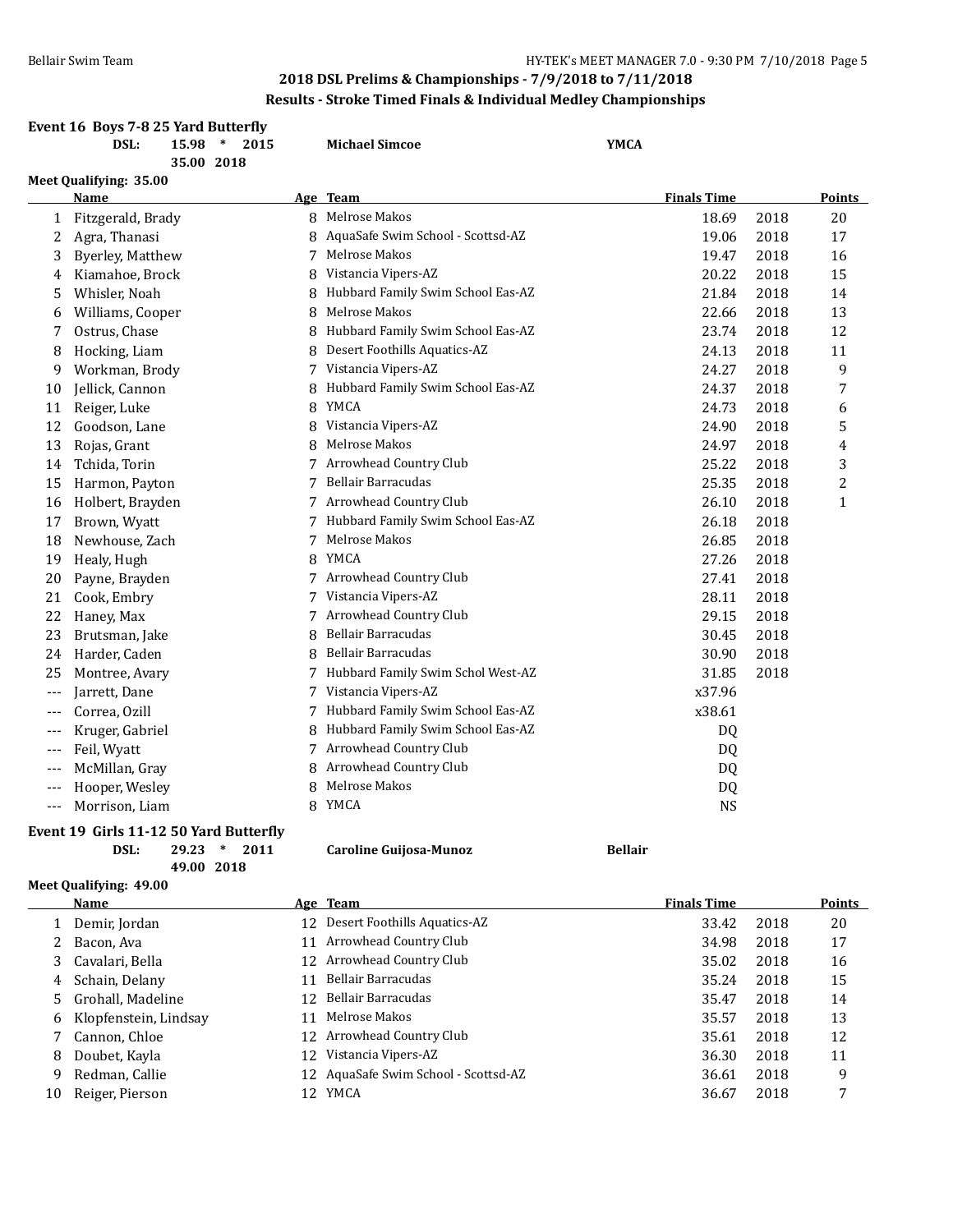#### **Results - Stroke Timed Finals & Individual Medley Championships**

## **(Event 19 Girls 11-12 50 Yard Butterfly)**

|       | Name                |    | Age Team                          | <b>Finals Time</b> |      | Points       |
|-------|---------------------|----|-----------------------------------|--------------------|------|--------------|
| 11    | Leuschner, Mariana  | 12 | Arrowhead Country Club            | 37.18              | 2018 | 6            |
| 12    | Workman, Brittan    | 11 | Vistancia Vipers-AZ               | 37.43              | 2018 | 5            |
| 13    | Rojas, Eden         | 11 | Melrose Makos                     | 37.78              | 2018 | 4            |
| 14    | Farrell, Riley      | 11 | Arrowhead Country Club            | 37.95              | 2018 | 3            |
| 15    | Fromm, Sophia       | 12 | YMCA                              | 39.67              | 2018 | 2            |
| 16    | Carlon, Kiley       | 12 | Vistancia Vipers-AZ               | 39.76              | 2018 | $\mathbf{1}$ |
| $*17$ | Fiant, Emma         | 12 | Anthem Aqua Bats-AZ               | 40.06              | 2018 |              |
| $*17$ | Hobrock, Olivia     | 11 | Melrose Makos                     | 40.06              | 2018 |              |
| 19    | Rotchford, Marianne | 12 | YMCA                              | 40.68              | 2018 |              |
| $*20$ | Yohe, Kate          | 11 | AquaSafe Swim School - Scottsd-AZ | 43.50              | 2018 |              |
| $*20$ | Zeligman, Leia      | 11 | Melrose Makos                     | 43.50              | 2018 |              |
| 22    | Scarangello, Hailee | 12 | Vistancia Vipers-AZ               | 43.91              | 2018 |              |
| 23    | Grimwood, Kathlyn   | 11 | Hubbard Family Swim School Eas-AZ | 45.62              | 2018 |              |
| 24    | Serrano, Ava        | 12 | Vistancia Vipers-AZ               | 47.01              | 2018 |              |
| 25    | Minock, Emerson     | 11 | Vistancia Vipers-AZ               | 47.07              | 2018 |              |
| 26    | Fooks, Acacia       | 12 | Bellair Barracudas                | 47.24              | 2018 |              |
| 27    | Carlson, Lunden     | 12 | YMCA                              | 48.19              | 2018 |              |
|       |                     |    |                                   |                    |      |              |

#### **Event 20 Boys 11-12 50 Yard Butterfly**

**DSL: 28.35 \* 2014 Asher Stemmons Melrose 51.00 2018**

#### **Meet Qualifying: 51.00**

|    | Name               |    | Age Team                          | <b>Finals Time</b> |      | <b>Points</b> |
|----|--------------------|----|-----------------------------------|--------------------|------|---------------|
|    | Simcoe, Michael    | 12 | YMCA                              | 32.06              | 2018 | 20            |
|    | Careway, Cody      | 12 | Anthem Aqua Bats-AZ               | 32.72              | 2018 | 17            |
| 3  | Jacobs, Manny      | 12 | YMCA                              | 36.61              | 2018 | 16            |
| 4  | Price, Logan       | 12 | Melrose Makos                     | 36.82              | 2018 | 15            |
| 5  | Janzen, Seth       | 12 | Bellair Barracudas                | 37.01              | 2018 | 14            |
| 6  | Drent, Michael     | 11 | AquaSafe Swim School - Scottsd-AZ | 37.16              | 2018 | 13            |
|    | Fortenberry, Ryder | 12 | Vistancia Vipers-AZ               | 38.35              | 2018 | 12            |
| 8  | Grohall, Carter    | 11 | Bellair Barracudas                | 38.62              | 2018 | 11            |
| 9  | Goodson, Brody     | 11 | Vistancia Vipers-AZ               | 39.06              | 2018 | 9             |
| 10 | Ringger, Jack      | 11 | Melrose Makos                     | 39.24              | 2018 | 7             |
| 11 | Glisson, Logan     | 11 | Bellair Barracudas                | 40.38              | 2018 | 6             |
| 12 | Jones, Peyton      | 11 | AquaSafe Swim School - Scottsd-AZ | 40.59              | 2018 | 5             |
| 13 | Laird, Kyler       | 12 | Vistancia Vipers-AZ               | 40.75              | 2018 | 4             |
| 14 | Lopez, Daniel      | 12 | Vistancia Vipers-AZ               | 40.96              | 2018 | 3             |
| 15 | Brauer, Max        | 12 | <b>YMCA</b>                       | 42.26              | 2018 | 2             |
| 16 | Cernich, Kadyn     | 12 | Hubbard Family Swim School Eas-AZ | 44.31              | 2018 | $\mathbf{1}$  |
| 17 | Halstead, Michael  | 11 | Hubbard Family Swim School Eas-AZ | 44.74              | 2018 |               |
| 18 | Jackson, Quinn     | 12 | Arrowhead Country Club            | 45.58              | 2018 |               |
| 19 | Light, Caden       | 12 | Arrowhead Country Club            | 46.03              | 2018 |               |
| 20 | Evans, Kelson      | 11 | Bellair Barracudas                | 49.86              | 2018 |               |

## **Event 23 Girls 15-18 50 Yard Butterfly**

| DSL: | 28.23 * 1992 |  |  | <b>Iennifer Hannon</b> | <b>MVCC</b> |
|------|--------------|--|--|------------------------|-------------|
|------|--------------|--|--|------------------------|-------------|

**39.00 2018 Meet Qualifying: 39.00**

| <b>Name</b>       | Age Team                             | <b>Finals Time</b> |      | Points |
|-------------------|--------------------------------------|--------------------|------|--------|
| Hobrock, Victoria | 16 Melrose Makos                     | 29.92              | 2018 | 20     |
| 2 Wolf, Sydney    | 15 Bellair Barracudas                | 30.83              | 2018 | -17    |
| Goren, Kylie      | 15 AguaSafe Swim School - Scottsd-AZ | 30.94              | 2018 | 16     |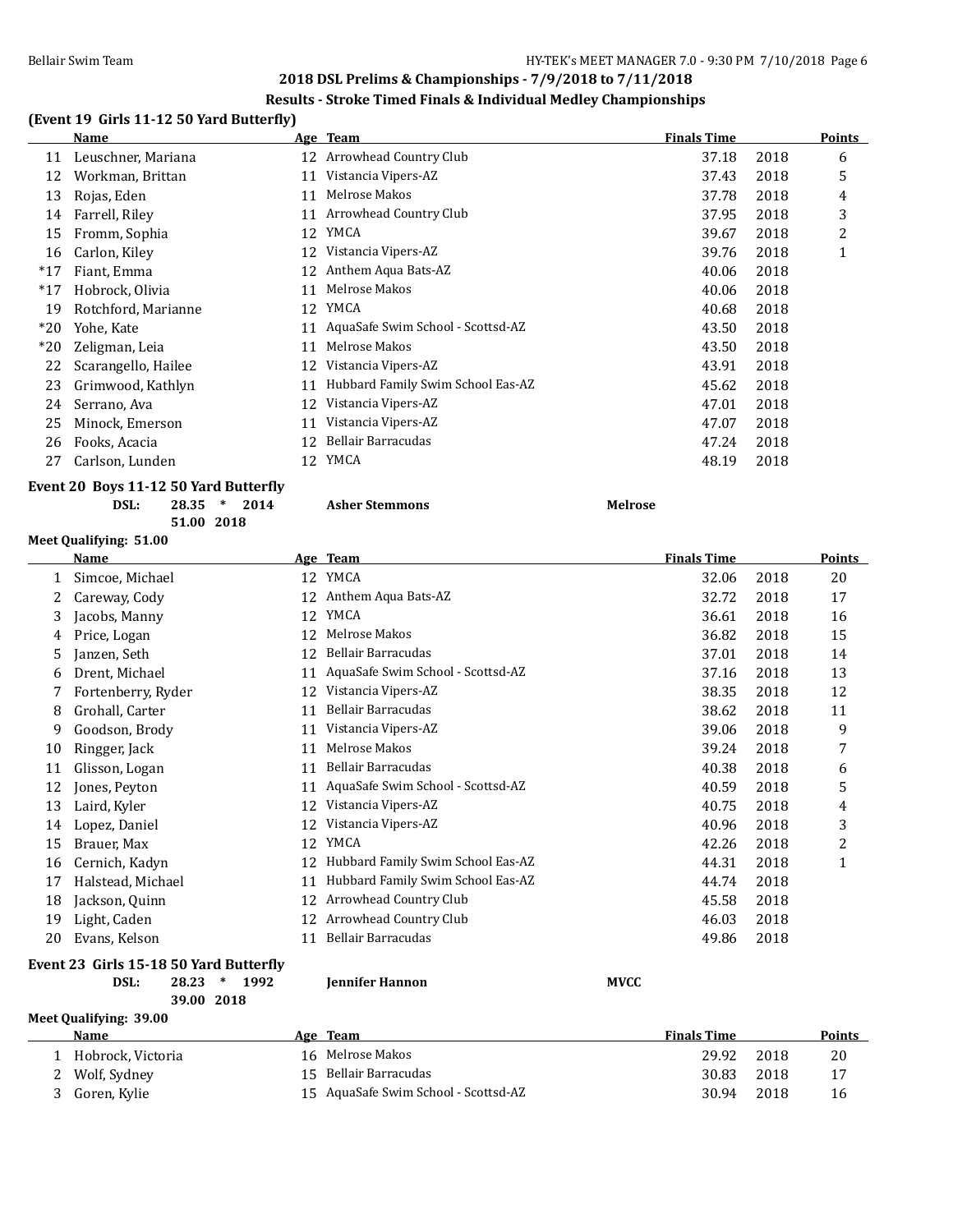#### **Results - Stroke Timed Finals & Individual Medley Championships**

## **(Event 23 Girls 15-18 50 Yard Butterfly)**

|       | <b>Name</b>                 |      | Age Team                  | <b>Finals Time</b> |      | <b>Points</b> |
|-------|-----------------------------|------|---------------------------|--------------------|------|---------------|
|       | 4 Currier, Katie            | 18   | YMCA                      | 32.13              | 2018 | 15            |
|       | 5 Datta, Delaney            | 18 - | YMCA                      | 32.78              | 2018 | 14            |
|       | 6 Moore, Emily              | 18   | YMCA                      | 33.76              | 2018 | 13            |
|       | Jasones, Abbey              |      | 18 Bellair Barracudas     | 33.96              | 2018 | 12            |
|       | 8 Cordova Woodward, Rayelyn |      | 15 Bellair Barracudas     | 33.98              | 2018 | 11            |
| 9.    | Cavaleri, Camryn            |      | 16 Arrowhead Country Club | 35.18              | 2018 | 9             |
| 10    | Root, Rachelle              |      | Bellair Barracudas        | 37.56              | 2018 |               |
| $---$ | Hill, Emma                  | 16.  | Vistancia Vipers-AZ       | NS                 |      |               |
|       |                             |      |                           |                    |      |               |

## **Event 24 Boys 15-18 50 Yard Butterfly**

#### **DSL: 24.11 \* 2004 Taylor Townsend Bellair 38.00 2018**

| Meet Qualifying: 38.00 |    |                                   |                                                                                                                                               |      |               |  |  |  |
|------------------------|----|-----------------------------------|-----------------------------------------------------------------------------------------------------------------------------------------------|------|---------------|--|--|--|
| <b>Name</b>            |    |                                   | <b>Finals Time</b>                                                                                                                            |      | <b>Points</b> |  |  |  |
| Hemenway, Dustin       |    | Bellair Barracudas                | 25.63                                                                                                                                         | 2018 | 20            |  |  |  |
| Lees, Ben              |    | Bellair Barracudas                | 25.75                                                                                                                                         | 2018 | 17            |  |  |  |
| Smirnoff, Joey         |    |                                   | 27.79                                                                                                                                         | 2018 | 16            |  |  |  |
| Krigbaum, Henry        |    | YMCA                              | 28.81                                                                                                                                         | 2018 | 15            |  |  |  |
| Fieraband, Connor      |    |                                   | 28.86                                                                                                                                         | 2018 | 14            |  |  |  |
| McHattie, Evan         |    |                                   | 31.21                                                                                                                                         | 2018 | 13            |  |  |  |
| Mee, Kaiden            |    |                                   | 31.59                                                                                                                                         | 2018 | 12            |  |  |  |
| Brauer, Eston          |    |                                   | 32.08                                                                                                                                         | 2018 | 11            |  |  |  |
| Rodriguez, Xavier      | 17 | Bellair Barracudas                | 32.46                                                                                                                                         | 2018 | 9             |  |  |  |
| Mousses, Peter         | 17 | AquaSafe Swim School - Scottsd-AZ | 34.75                                                                                                                                         | 2018 | 7             |  |  |  |
| Morgan, Nathan         |    | YMCA                              | 36.05                                                                                                                                         | 2018 | 6             |  |  |  |
|                        |    |                                   | Age Team<br>18<br>16<br>15 Anthem Aqua Bats-AZ<br>18.<br>18 YMCA<br>15 AquaSafe Swim School - Scottsd-AZ<br>16 Melrose Makos<br>18 YMCA<br>18 |      |               |  |  |  |

#### **Event 27 Girls 7-8 25 Yard Backstroke**

**DSL: 17.88 \* 2001 Heidi Thompson YMCA**

**27.00 2018**

## **Meet Qualifying: 27.00**

|    | <b>Name</b>        |    | Age Team                          | <b>Finals Time</b> |      | Points       |
|----|--------------------|----|-----------------------------------|--------------------|------|--------------|
|    | Datta, Josephine   | 8  | YMCA                              | 22.19              | 2018 | 20           |
| 2  | Nollan, Avery      | 8  | Arrowhead Country Club            | 23.16              | 2018 | 17           |
| 3  | Jacobs, Eva        | 8  | YMCA                              | 23.26              | 2018 | 16           |
| 4  | Mackey, Aster      | 8  | Bellair Barracudas                | 23.28              | 2018 | 15           |
| 5  | Leuschner, Natalie |    | Arrowhead Country Club            | 23.51              | 2018 | 14           |
| 6  | Verver, Julia      | 8  | YMCA                              | 23.52              | 2018 | 13           |
|    | Craig, Kayden      | 8  | Bellair Barracudas                | 23.94              | 2018 | 12           |
| 8  | Shwer, Olivia      | 7  | Melrose Makos                     | 24.13              | 2018 | 11           |
| 9  | Wollersheim, Mia   | 8  | YMCA                              | 24.19              | 2018 | 9            |
| 10 | Mills, Alex        | 8  | Bellair Barracudas                | 24.24              | 2018 | 7            |
| 11 | Johnsson, Madysson | 8  | Arrowhead Country Club            | 24.69              | 2018 | 6            |
| 12 | Helmrick, Lily     | 8  | Bellair Barracudas                | 24.72              | 2018 | 5            |
| 13 | Miller, Amelia     | 8  | Anthem Aqua Bats-AZ               | 25.03              | 2018 | 4            |
| 14 | Schwedt, Julia     | 8  | AquaSafe Swim School - Scottsd-AZ | 25.04              | 2018 | 3            |
| 15 | Hickson, Suri      |    | AquaSafe Swim School - Scottsd-AZ | 25.47              | 2018 | 2            |
| 16 | Caldwell, Tessa    |    | Melrose Makos                     | 25.78              | 2018 | $\mathbf{1}$ |
| 17 | Seymour, Elliott   | 8  | Hubbard Family Swim School Eas-AZ | 25.82              | 2018 |              |
| 18 | Jackson, Londyn    | 8  | Arrowhead Country Club            | 25.87              | 2018 |              |
| 19 | Cone, Kaden        | 8. | Arrowhead Country Club            | 26.08              | 2018 |              |
| 20 | McDaniel, Ruth     | 8  | YMCA                              | 26.13              | 2018 |              |
| 21 | Parkinson, Mayla   |    | Hubbard Family Swim School Eas-AZ | 26.16              | 2018 |              |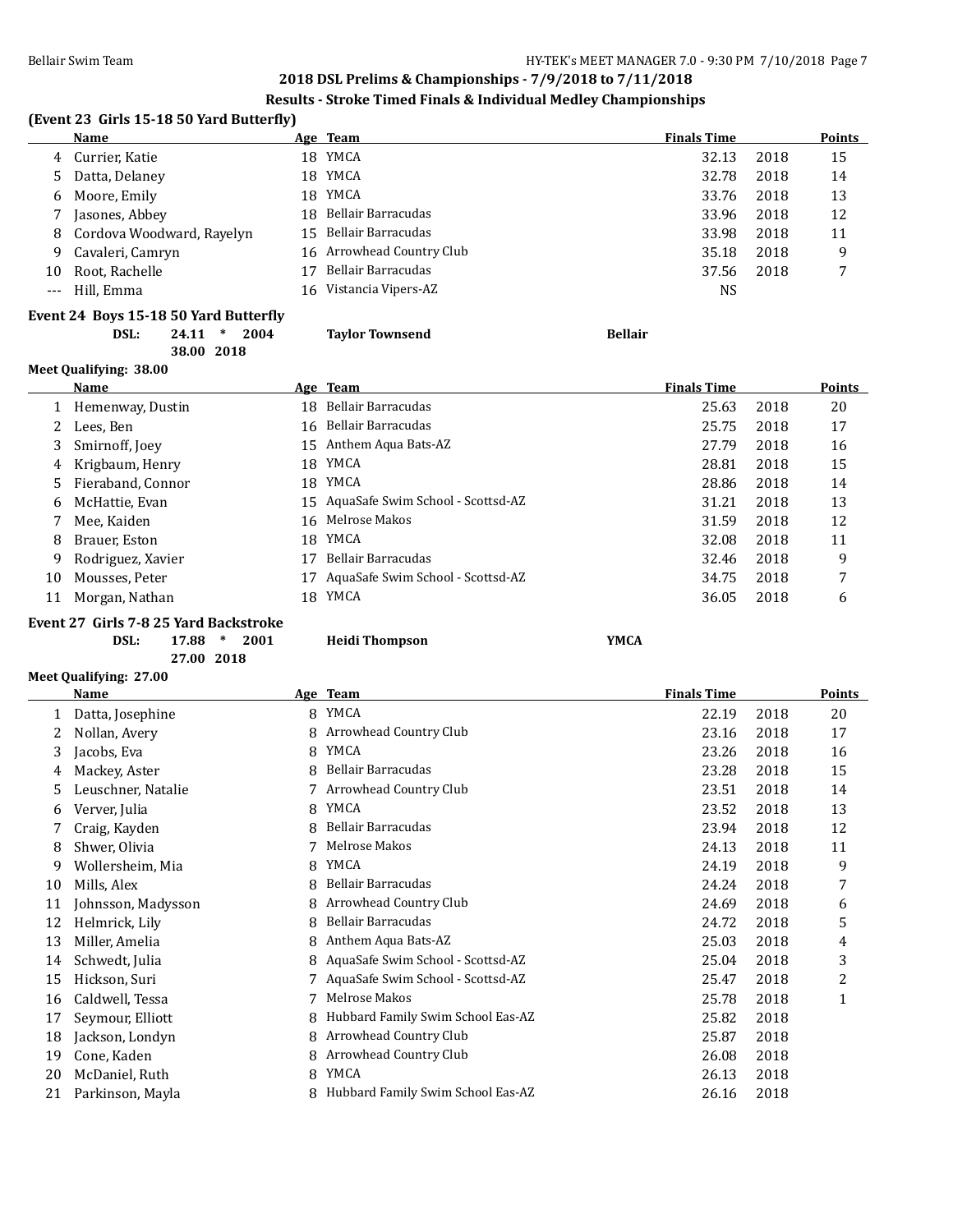#### **Results - Stroke Timed Finals & Individual Medley Championships**

#### **(Event 27 Girls 7-8 25 Yard Backstroke)**

|       | Name                     |   | Age Team                          | <b>Finals Time</b> |      | Points |
|-------|--------------------------|---|-----------------------------------|--------------------|------|--------|
| 22    | Glow, Lucy               | 8 | YMCA                              | 26.25              | 2018 |        |
| 23    | McIntyre, Morgan         | 8 | Melrose Makos                     | 26.37              | 2018 |        |
| $*24$ | Heinz, Isla              | 8 | Melrose Makos                     | 26.55              | 2018 |        |
| $*24$ | Abarca, Danielle         |   | Vistancia Vipers-AZ               | 26.55              | 2018 |        |
| 26    | Blacker, Ruby            |   | Bellair Barracudas                | 26.66              | 2018 |        |
| 27    | Ward, Abi                |   | Melrose Makos                     | 26.70              | 2018 |        |
| $---$ | Baltierrez, Jayden       |   | Hubbard Family Swim Schol West-AZ | x27.03             |      |        |
| $---$ | Haney, Zoey              |   | Arrowhead Country Club            | x27.18             |      |        |
| $---$ | Rider, Arwen             |   | Vistancia Vipers-AZ               | x27.35             |      |        |
| ---   | Annibale, Greer          |   | Bellair Barracudas                | x27.50             |      |        |
| $---$ | Wilson, Harper           |   | Melrose Makos                     | x27.52             |      |        |
| $---$ | Koury, Emerson           | 8 | Anthem Aqua Bats-AZ               | x27.72             |      |        |
| $---$ | Moss, Courtney           |   | Arrowhead Country Club            | x28.24             |      |        |
| $---$ | Jones, Carly             |   | Desert Foothills Aquatics-AZ      | x28.37             |      |        |
| $---$ | Jackson, Sophie          | 8 | Arrowhead Country Club            | x28.74             |      |        |
| $---$ | Kocks, Emmy              | 8 | Vistancia Vipers-AZ               | x29.39             |      |        |
| $---$ | Cauthron, Brynlie        |   | Vistancia Vipers-AZ               | x31.75             |      |        |
| $---$ | Stern, Ella Mae          | 8 | Hubbard Family Swim School Eas-AZ | DQ                 |      |        |
| $---$ | Leski, Anne              | 8 | AquaSafe Swim School - Scottsd-AZ | <b>NS</b>          |      |        |
|       | - - - - - - - -<br>. 00m |   |                                   |                    |      |        |

#### **Event 28 Boys 7-8 25 Yard Backstroke**

#### **DSL: 18.07 \* 1995 Danny Johnson ACC 33.00 2018**

**Meet Qualifying: 33.00 Age Team Age Team** *Age Age Age Points Points Points Points*  Whisler, Noah 8 Hubbard Family Swim School Eas-AZ 20.35 2018 20 2 Agra, Thanasi 8 AquaSafe Swim School - Scottsd-AZ 22.10 2018 17 3 McEldowney, Mason 8 YMCA 22.51 2018 16 Mentzel, Grady 8 YMCA 22.67 2018 15 Ostrus, Chase 8 Hubbard Family Swim School Eas-AZ 22.78 2018 14 Brown, Wyatt 7 Hubbard Family Swim School Eas-AZ 22.89 2018 13 Clyne, Alexander 7 AquaSafe Swim School - Scottsd-AZ 23.85 2018 12 8 Fitzgerald, Brady 8 Melrose Makos 23.96 2018 11 9 Leuschner, Daniel 8 Arrowhead Country Club 24.46 2018 9 Konstas, Alex 8 AquaSafe Swim School - Scottsd-AZ 24.80 2018 7 Jackson, Landon 7 Vistancia Vipers-AZ 25.31 2018 6 Cook, Embry 7 Vistancia Vipers-AZ 25.71 2018 5 Gowen, Carter 8 Melrose Makos 25.72 2018 4 Jellick, Cannon 8 Hubbard Family Swim School Eas-AZ 26.05 2018 3 \*15 Allen, Robbie 8 Arrowhead Country Club 26.08 2018 1 . 50 \*15 Jefferies, Hunter 8 Bellair Barracudas 26.08 2018 1 . 50 Harder, Caden 8 Bellair Barracudas 26.29 2018 Danala, Pranay 8 AquaSafe Swim School - Scottsd-AZ 26.33 2018 Lombardi, Gavin 8 Arrowhead Country Club 26.38 2018 Neypes, Cole 7 Vistancia Vipers-AZ 26.43 2018 Roach, Raylan 8 YMCA 26.50 2018 22 Reiger, Luke 26.80 and 8 YMCA 26.80 and 8 YMCA Olson, Trent 7 AquaSafe Swim School - Scottsd-AZ 27.24 2018 Koch, Wyatt 8 YMCA 27.49 2018 Feil, Grant 7 Arrowhead Country Club 27.54 2018 Obrien, Cash 7 Hubbard Family Swim School Eas-AZ 28.29 2018 \*27 Mahler, Luke 7 Melrose Makos 28.42 2018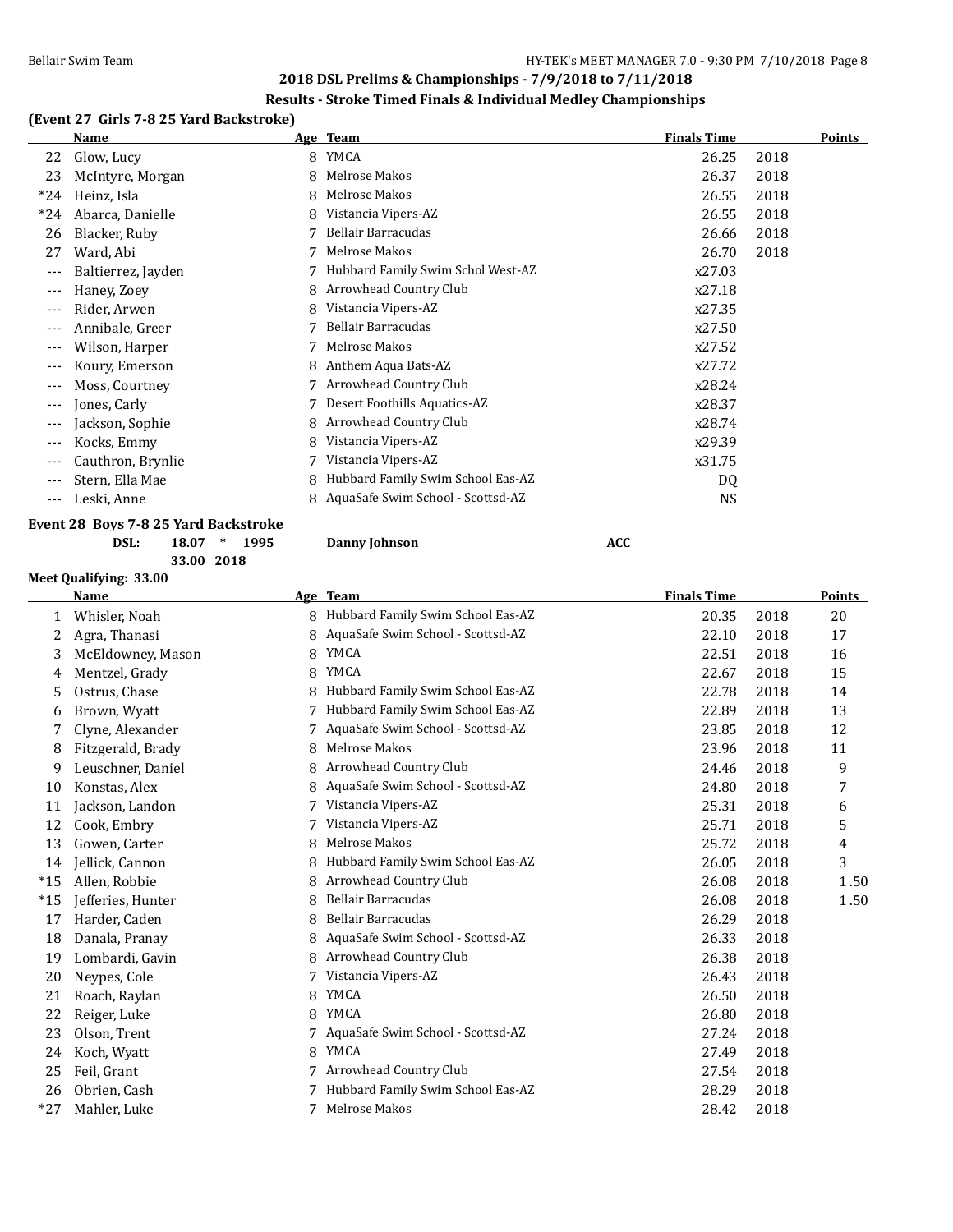#### **Results - Stroke Timed Finals & Individual Medley Championships**

## **(Event 28 Boys 7-8 25 Yard Backstroke)**

|       | <b>Name</b>       |   | Age Team                          | <b>Finals Time</b> | Points |
|-------|-------------------|---|-----------------------------------|--------------------|--------|
| *27   | Rojas, Grant      | 8 | Melrose Makos                     | 28.42              | 2018   |
| 29    | Anderson, August  |   | Hubbard Family Swim School Eas-AZ | 28.57              | 2018   |
| 30    | Allen, Treyton    |   | Arrowhead Country Club            | 28.77              | 2018   |
| 31    | Robidouz, Eli     |   | Anthem Aqua Bats-AZ               | 28.97              | 2018   |
| 32    | Patel, Manaav     |   | AquaSafe Swim School - Scottsd-AZ | 29.21              | 2018   |
| 33    | Kiamahoe, Solomon |   | Vistancia Vipers-AZ               | 29.37              | 2018   |
| 34    | Acuna, Chazz      |   | Bellair Barracudas                | 29.74              | 2018   |
| 35    | Ungar, Raffi      | 8 | YMCA                              | 29.79              | 2018   |
| $*36$ | Tonduru, Avi      |   | AquaSafe Swim School - Scottsd-AZ | 30.51              | 2018   |
| $*36$ | Forrester, Seth   | 8 | YMCA                              | 30.51              | 2018   |
| 38    | Jacobs, Caden     |   | Vistancia Vipers-AZ               | 30.94              | 2018   |
| 39    | Hooper, Wesley    | 8 | Melrose Makos                     | 31.80              | 2018   |
| 40    | Odell, Logan      |   | Arrowhead Country Club            | 32.05              | 2018   |
| 41    | Smith, Jax        |   | Hubbard Family Swim School Eas-AZ | 32.86              | 2018   |
| ---   | Correa, Ozill     |   | Hubbard Family Swim School Eas-AZ | x33.63             |        |
| ---   | Payne, Brayden    |   | Arrowhead Country Club            | x33.80             |        |
| ---   | Nichitean, Maxim  |   | Vistancia Vipers-AZ               | x34.37             |        |
| ---   | Bonner, Bodyn     |   | Hubbard Family Swim Schol West-AZ | x36.98             |        |
| $---$ | Martin, Westin    |   | Bellair Barracudas                | DQ                 |        |
| $---$ | Knobbe, Colin     |   | Bellair Barracudas                | <b>NS</b>          |        |
| ---   | Dairman, Brendon  | 8 | Anthem Aqua Bats-AZ               | <b>NS</b>          |        |
| ---   | Healy, Hugh       | 8 | YMCA                              | <b>NS</b>          |        |

#### **Event 31 Girls 11-12 50 Yard Backstroke**

#### **DSL: 32.12 \* 1992 Emily Wingert MVCC**

**51.00 2018**

#### **Meet Qualifying: 51.00**

|    | <b>Name</b>         |    | Age Team                          | <b>Finals Time</b> |      | Points |
|----|---------------------|----|-----------------------------------|--------------------|------|--------|
| 1  | Schrank, Ellie      | 12 | Vistancia Vipers-AZ               | 35.24              | 2018 | 20     |
| 2  | Schain, Delany      | 11 | <b>Bellair Barracudas</b>         | 37.89              | 2018 | 17     |
| 3  | Cavalari, Bella     | 12 | Arrowhead Country Club            | 37.97              | 2018 | 16     |
| 4  | Tomey, Taylor       | 12 | Melrose Makos                     | 39.07              | 2018 | 15     |
| 5  | Glow, Katherine     | 12 | YMCA                              | 39.09              | 2018 | 14     |
| 6  | Fromm, Sophia       | 12 | YMCA                              | 39.18              | 2018 | 13     |
| 7  | FitzSimons, Lizzie  | 12 | <b>YMCA</b>                       | 39.51              | 2018 | 12     |
| 8  | Workman, Brittan    | 11 | Vistancia Vipers-AZ               | 39.54              | 2018 | 11     |
| 9  | Kuzmiak, Jamie      | 12 | Anthem Aqua Bats-AZ               | 39.69              | 2018 | 9      |
| 10 | Leuschner, Mariana  | 12 | Arrowhead Country Club            | 41.14              | 2018 | 7      |
| 11 | Redman, Callie      | 12 | AquaSafe Swim School - Scottsd-AZ | 41.24              | 2018 | 6      |
| 12 | Reiger, Pierson     | 12 | <b>YMCA</b>                       | 41.84              | 2018 | 5      |
| 13 | Burns, Kayla        | 11 | Anthem Aqua Bats-AZ               | 42.18              | 2018 | 4      |
| 14 | Patton, Kaylee      | 12 | AquaSafe Swim School - Scottsd-AZ | 42.47              | 2018 | 3      |
| 15 | Howcroft, Madi      | 12 | Vistancia Vipers-AZ               | 42.72              | 2018 | 2      |
| 16 | Morgan, Ava         | 12 | <b>YMCA</b>                       | 43.60              | 2018 | 1      |
| 17 | Carlon, Kinsey      | 12 | Vistancia Vipers-AZ               | 43.63              | 2018 |        |
| 18 | Owen, Maci          | 12 | Bellair Barracudas                | 43.67              | 2018 |        |
| 19 | Kocks, Rylee        | 11 | Vistancia Vipers-AZ               | 44.12              | 2018 |        |
| 20 | Olson, Erica        | 12 | AquaSafe Swim School - Scottsd-AZ | 44.45              | 2018 |        |
| 21 | Maples, Hayley      | 12 | Vistancia Vipers-AZ               | 44.47              | 2018 |        |
| 22 | Saba, Sophia        | 12 | <b>Melrose Makos</b>              | 44.51              | 2018 |        |
| 23 | Hobrock, Olivia     | 11 | Melrose Makos                     | 44.57              | 2018 |        |
| 24 | Rotchford, Marianne | 12 | YMCA                              | 44.92              | 2018 |        |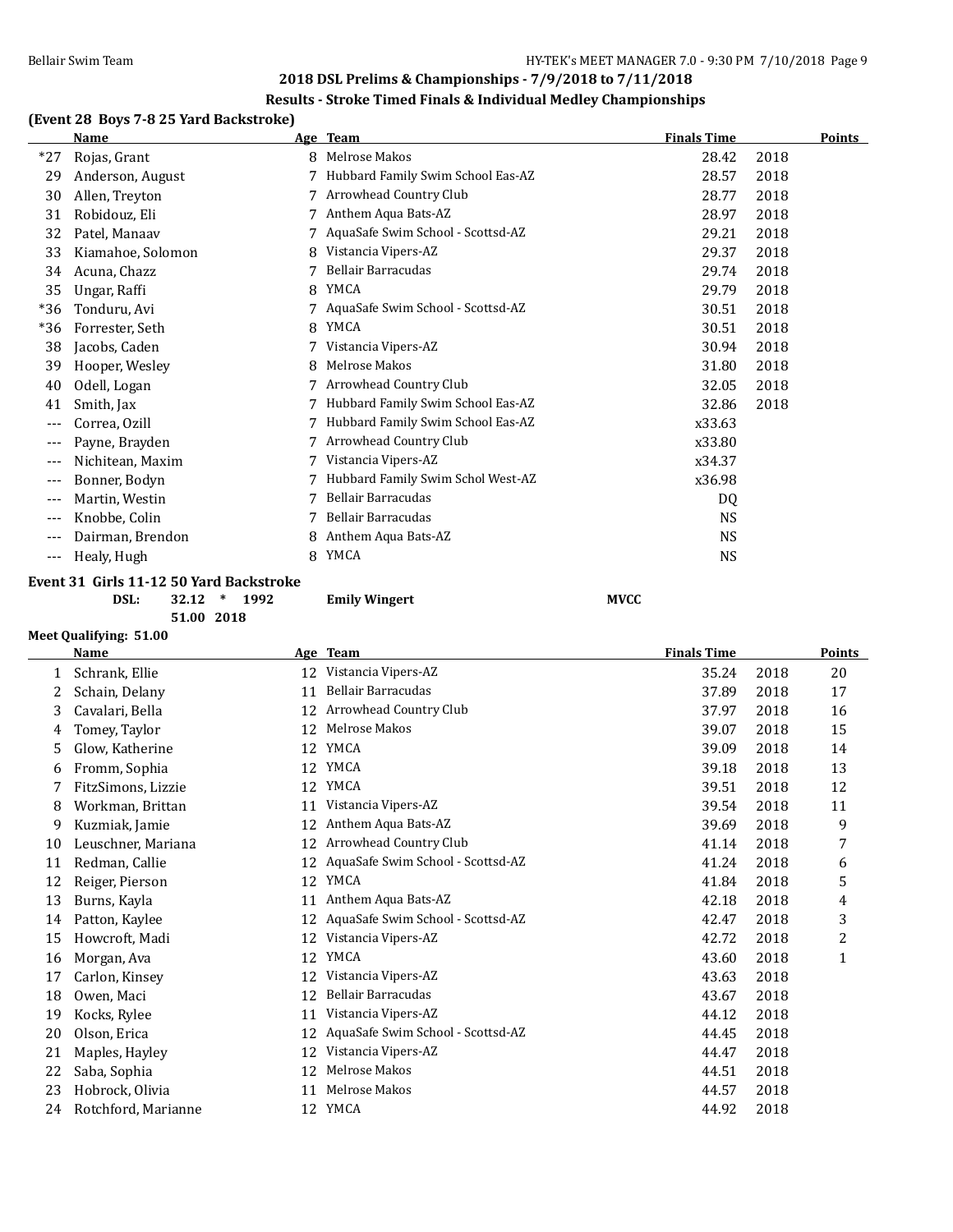#### **Results - Stroke Timed Finals & Individual Medley Championships**

## **(Event 31 Girls 11-12 50 Yard Backstroke)**

|       | <b>Name</b>            |    | Age Team                          | <b>Finals Time</b> |      | <b>Points</b> |
|-------|------------------------|----|-----------------------------------|--------------------|------|---------------|
| 25    | Redman, Brooke         | 12 | AquaSafe Swim School - Scottsd-AZ | 45.03              | 2018 |               |
| 26    | Thornburg, Isabel      |    | Vistancia Vipers-AZ               | 45.45              | 2018 |               |
| 27    | Lulek, Felicia         | 12 | Hubbard Family Swim School Eas-AZ | 45.46              | 2018 |               |
| 28    | Klugman, Lilly         | 12 | <b>YMCA</b>                       | 45.49              | 2018 |               |
| 29    | Grimwood, Kathlyn      |    | Hubbard Family Swim School Eas-AZ | 47.97              | 2018 |               |
| 30    | DeGraaf, Sophie        | 12 | Bellair Barracudas                | 48.76              | 2018 |               |
| 31    | McEntarrfer, Megan     |    | Melrose Makos                     | 48.84              | 2018 |               |
| 32    | Yohe, Kate             |    | AquaSafe Swim School - Scottsd-AZ | 49.44              | 2018 |               |
| 33    | Blatecky, Megan        |    | Bellair Barracudas                | 50.06              | 2018 |               |
| $---$ | Wong, Lauren           | 11 | Bellair Barracudas                | <b>NS</b>          |      |               |
| $---$ | Smith-Petersen, Aryana |    | Anthem Aqua Bats-AZ               | <b>NS</b>          |      |               |
|       | Black, Kaelyn          |    | Vistancia Vipers-AZ               | <b>NS</b>          |      |               |
| $---$ | Stenke, Brianna        | 12 | YMCA                              | NS.                |      |               |
|       |                        |    |                                   |                    |      |               |

#### **Event 32 Boys 11-12 50 Yard Backstroke**

**DSL: 31.07 \* 2004 Kyser Blakely Village/JCC 54.00 2018**

#### **Meet Qualifying: 54.00**

|       | Name               |    | Age Team                          | <b>Finals Time</b> |      | <b>Points</b> |
|-------|--------------------|----|-----------------------------------|--------------------|------|---------------|
| 1     | Simcoe, John       | 12 | YMCA                              | 32.65              | 2018 | 20            |
|       | Price, Logan       | 12 | Melrose Makos                     | 36.89              | 2018 | 17            |
| 3     | Jacobs, Connor     | 11 | Vistancia Vipers-AZ               | 38.20              | 2018 | 16            |
| 4     | Mills, Max         | 11 | Bellair Barracudas                | 40.84              | 2018 | 15            |
| 5     | Glisson, Logan     | 11 | Bellair Barracudas                | 41.93              | 2018 | 14            |
| 6     | O'Toole, Quinlan   | 12 | YMCA                              | 44.20              | 2018 | 13            |
|       | Scott, Will        | 12 | Anthem Aqua Bats-AZ               | 44.31              | 2018 | 12            |
| 8     | Jones, Peyton      | 11 | AquaSafe Swim School - Scottsd-AZ | 44.50              | 2018 | 11            |
| 9     | Cernich, Kadyn     | 12 | Hubbard Family Swim School Eas-AZ | 45.14              | 2018 | 9             |
| 10    | Halstead, Michael  | 11 | Hubbard Family Swim School Eas-AZ | 45.17              | 2018 | 7             |
| 11    | Hysong, Kole       | 11 | Hubbard Family Swim School Eas-AZ | 45.18              | 2018 | 6             |
| 12    | Swafford, Brennen  | 12 | Arrowhead Country Club            | 48.62              | 2018 | 5             |
| 13    | Cyga III, Dennis   | 11 | Vistancia Vipers-AZ               | 49.17              | 2018 | 4             |
|       | Throop, Jorren     | 11 | Bellair Barracudas                | DQ                 |      |               |
| $---$ | Halstead, Jonathan | 11 | Hubbard Family Swim School Eas-AZ | DQ                 |      |               |
| $---$ | Theile, Garrett    | 11 | Vistancia Vipers-AZ               | <b>NS</b>          |      |               |
| $---$ | Burton, Noah       | 11 | Anthem Aqua Bats-AZ               | NS                 |      |               |
| $---$ | Vargas, Benny      | 12 | YMCA                              | <b>NS</b>          |      |               |
|       | Kodicek, Owen      | 12 | YMCA                              | <b>NS</b>          |      |               |

#### **Event 35 Girls 15-18 50 Yard Backstroke**

**DSL: 28.88 \* 1992 Niki Hanson MVCC 44.00 2018**

## **Meet Qualifying: 44.00**

 $\overline{a}$ 

| <b>Name</b>                 |    | <u>Age Team</u>                      | <b>Finals Time</b> |      | <b>Points</b> |
|-----------------------------|----|--------------------------------------|--------------------|------|---------------|
| Hobrock, Victoria           |    | 16 Melrose Makos                     | 31.36              | 2018 | 20            |
| DeGraaf, Ava                |    | 15 Bellair Barracudas                | 32.14              | 2018 | 17            |
| 3 Turton-Peterson, Daisy    |    | 18 YMCA                              | 33.29              | 2018 | 16            |
| 4 Goren, Kylie              |    | 15 AquaSafe Swim School - Scottsd-AZ | 35.57              | 2018 | 15            |
| 5 Cirzan, Natalie           |    | 16 Bellair Barracudas                | 35.94              | 2018 | 14            |
| 6 Cordova Woodward, Rayelyn |    | 15 Bellair Barracudas                | 37.73              | 2018 | 13            |
| McEntarffer, Hannah         | 15 | Melrose Makos                        | 40.07              | 2018 | 12            |
| Jefferies, Alex             | 15 | Bellair Barracudas                   | 41.37              | 2018 | 11            |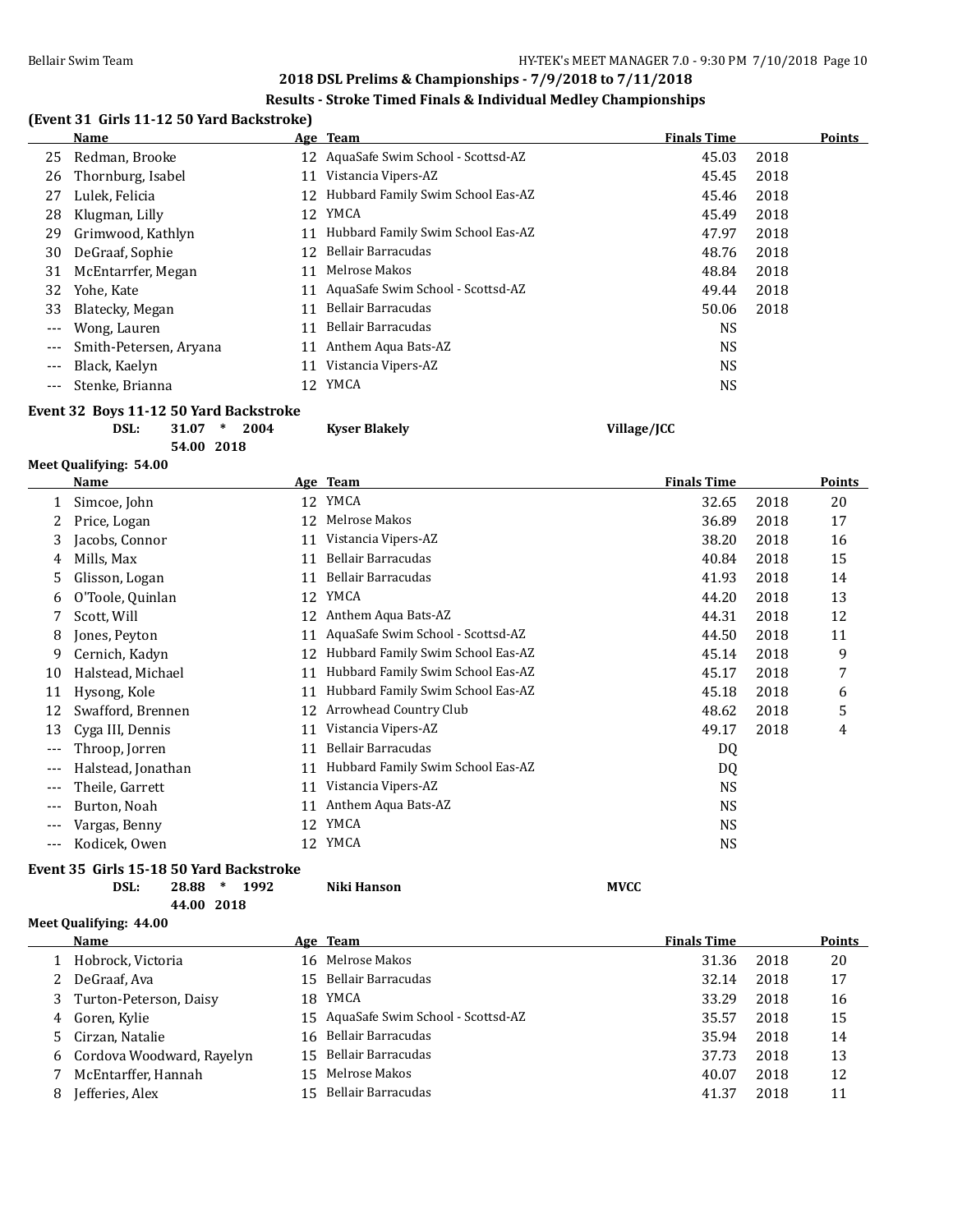## **Results - Stroke Timed Finals & Individual Medley Championships**

|                                                              | Name                                                                                                                                                      | (Event 35 Girls 15-18 50 Yard Backstroke) | Age Team                                                                                                                                                                                         | <b>Finals Time</b>                                                         |      | Points        |
|--------------------------------------------------------------|-----------------------------------------------------------------------------------------------------------------------------------------------------------|-------------------------------------------|--------------------------------------------------------------------------------------------------------------------------------------------------------------------------------------------------|----------------------------------------------------------------------------|------|---------------|
| 9                                                            | Fink, Erica                                                                                                                                               |                                           | 15 Bellair Barracudas                                                                                                                                                                            | 41.92                                                                      | 2018 | 9             |
| $\qquad \qquad - -$                                          | Brown, Reese                                                                                                                                              |                                           | 18 YMCA                                                                                                                                                                                          | <b>NS</b>                                                                  |      |               |
| $---$                                                        | Brown, Caley                                                                                                                                              |                                           | 18 YMCA                                                                                                                                                                                          | <b>NS</b>                                                                  |      |               |
|                                                              | Event 36 Boys 15-18 50 Yard Backstroke                                                                                                                    |                                           |                                                                                                                                                                                                  |                                                                            |      |               |
|                                                              | DSL:<br>$26.22$ *<br>2003                                                                                                                                 |                                           | JT Dick                                                                                                                                                                                          | <b>Melrose</b>                                                             |      |               |
|                                                              | 36.00 2018                                                                                                                                                |                                           |                                                                                                                                                                                                  |                                                                            |      |               |
|                                                              | Meet Qualifying: 36.00                                                                                                                                    |                                           |                                                                                                                                                                                                  |                                                                            |      |               |
|                                                              | <u>Name</u>                                                                                                                                               |                                           | Age Team                                                                                                                                                                                         | <b>Finals Time</b>                                                         |      | <b>Points</b> |
|                                                              | 1 Lees, Ben                                                                                                                                               |                                           | 16 Bellair Barracudas                                                                                                                                                                            | 29.68                                                                      | 2018 | 20            |
| 2                                                            | Fieraband, Connor                                                                                                                                         |                                           | 18 YMCA                                                                                                                                                                                          | 29.93                                                                      | 2018 | 17            |
| 3                                                            | Prescott, Logan                                                                                                                                           |                                           | 18 YMCA                                                                                                                                                                                          | 30.94                                                                      | 2018 | 16            |
| 4                                                            | McLaughlin, Benjamin                                                                                                                                      |                                           | 18 YMCA                                                                                                                                                                                          | 31.38                                                                      | 2018 | 15            |
| 5                                                            | Mousses, Theodore                                                                                                                                         | 15                                        | AquaSafe Swim School - Scottsd-AZ                                                                                                                                                                | 34.77                                                                      | 2018 | 14            |
| 6                                                            | Mee, Kaiden                                                                                                                                               | 16                                        | Melrose Makos                                                                                                                                                                                    | 35.35                                                                      | 2018 | 13            |
|                                                              | McHattie, Evan                                                                                                                                            | 15                                        | AquaSafe Swim School - Scottsd-AZ                                                                                                                                                                | x36.32                                                                     |      |               |
| $---$                                                        | Copelin, Cayden                                                                                                                                           | 15                                        | Vistancia Vipers-AZ                                                                                                                                                                              | x37.57                                                                     |      |               |
|                                                              | Event 39 Girls 7-8 25 Yard Breaststroke                                                                                                                   |                                           |                                                                                                                                                                                                  |                                                                            |      |               |
|                                                              | DSL:<br>20.43<br>$\ast$<br>2004                                                                                                                           |                                           | Jaimie Bryan                                                                                                                                                                                     | Village/JCC                                                                |      |               |
|                                                              | 32.00 2018                                                                                                                                                |                                           |                                                                                                                                                                                                  |                                                                            |      |               |
|                                                              | Meet Qualifying: 32.00                                                                                                                                    |                                           |                                                                                                                                                                                                  |                                                                            |      |               |
|                                                              | Name                                                                                                                                                      |                                           | Age Team                                                                                                                                                                                         | <b>Finals Time</b>                                                         |      | Points        |
| 1                                                            | Madera, Isabella                                                                                                                                          |                                           | 8 Vistancia Vipers-AZ                                                                                                                                                                            | 25.14                                                                      | 2018 | 20            |
| 2                                                            | Zhang, Julia                                                                                                                                              |                                           | AquaSafe Swim School - Scottsd-AZ                                                                                                                                                                | 25.24                                                                      | 2018 | 17            |
| 3                                                            | Hall, Kaily                                                                                                                                               | 7                                         | Hubbard Family Swim School Eas-AZ                                                                                                                                                                | 25.54                                                                      | 2018 | 16            |
| 4                                                            | Jacobs, Eva                                                                                                                                               | 8                                         | YMCA                                                                                                                                                                                             | 25.93                                                                      | 2018 | 15            |
| 5                                                            | Handley, Corina                                                                                                                                           | 8                                         | Arrowhead Country Club                                                                                                                                                                           | 26.02                                                                      | 2018 | 14            |
| 6                                                            | Young, Joanna                                                                                                                                             | 8                                         | Hubbard Family Swim School Eas-AZ                                                                                                                                                                | 27.09                                                                      | 2018 | 13            |
| 7                                                            | Bird, Avery                                                                                                                                               | 8                                         | Arrowhead Country Club                                                                                                                                                                           | 27.57                                                                      | 2018 | 12            |
| 8                                                            | Kocks, Emmy                                                                                                                                               | 8                                         | Vistancia Vipers-AZ                                                                                                                                                                              | 27.90                                                                      | 2018 | 11            |
| 9                                                            | Thomas, Evelyn                                                                                                                                            | 8                                         | Hubbard Family Swim School Eas-AZ                                                                                                                                                                | 28.01                                                                      | 2018 | 9             |
| 10                                                           | Brutsman, Lilly                                                                                                                                           | 8                                         | Bellair Barracudas                                                                                                                                                                               | 28.20                                                                      | 2018 | 7             |
| 11                                                           | Nichitean, Tea                                                                                                                                            | 8                                         | Vistancia Vipers-AZ                                                                                                                                                                              | 28.38                                                                      | 2018 | 6             |
| 12                                                           | Boice, Miriam                                                                                                                                             | 8                                         | YMCA                                                                                                                                                                                             | 28.41                                                                      | 2018 | 5             |
| 13                                                           | Heyland, Hailey                                                                                                                                           | 8                                         | Vistancia Vipers-AZ                                                                                                                                                                              | 28.70                                                                      | 2018 | 4             |
| $*14$                                                        | Borgstedt, Kristine                                                                                                                                       | 8                                         | Bellair Barracudas                                                                                                                                                                               | 28.83                                                                      | 2018 | 2.50          |
| $*14$                                                        | Craig, Kayden                                                                                                                                             | 8                                         | Bellair Barracudas                                                                                                                                                                               | 28.83                                                                      | 2018 | 2.50          |
| 16                                                           | Miller, Amelia                                                                                                                                            | 8                                         | Anthem Aqua Bats-AZ                                                                                                                                                                              | 28.90                                                                      | 2018 | $\mathbf{1}$  |
| 17                                                           | Gonzalez, Sophie                                                                                                                                          | 8                                         | Vistancia Vipers-AZ                                                                                                                                                                              | 29.18                                                                      | 2018 |               |
| 18                                                           | Seymour, Elliott                                                                                                                                          | 8                                         | Hubbard Family Swim School Eas-AZ                                                                                                                                                                | 29.64                                                                      | 2018 |               |
| 19                                                           | Heinz, Isla                                                                                                                                               | 8                                         | Melrose Makos                                                                                                                                                                                    | 29.65                                                                      | 2018 |               |
|                                                              |                                                                                                                                                           |                                           |                                                                                                                                                                                                  |                                                                            | 2018 |               |
|                                                              |                                                                                                                                                           |                                           |                                                                                                                                                                                                  |                                                                            |      |               |
|                                                              |                                                                                                                                                           |                                           |                                                                                                                                                                                                  |                                                                            |      |               |
|                                                              |                                                                                                                                                           |                                           |                                                                                                                                                                                                  |                                                                            |      |               |
|                                                              |                                                                                                                                                           |                                           |                                                                                                                                                                                                  |                                                                            |      |               |
| $---$                                                        |                                                                                                                                                           |                                           |                                                                                                                                                                                                  |                                                                            |      |               |
| ---                                                          |                                                                                                                                                           |                                           |                                                                                                                                                                                                  |                                                                            |      |               |
|                                                              |                                                                                                                                                           |                                           |                                                                                                                                                                                                  |                                                                            |      |               |
| 20<br>21<br>22<br>$\scriptstyle{\cdots}$ .<br>$---$<br>$---$ | Haney, Zoey<br>Lees, Lucy<br>Ahmad, Arshia<br>Moss, Courtney<br>Jackson, Sophie<br>Bulthaup, Laine<br>Nollan, Avery<br>McKinley, Alice<br>Cottrell, Layne | 8<br>7<br>8<br>7<br>8<br>8<br>8<br>7      | Arrowhead Country Club<br>Bellair Barracudas<br>Arrowhead Country Club<br>Arrowhead Country Club<br>Arrowhead Country Club<br>Melrose Makos<br>Arrowhead Country Club<br>Melrose Makos<br>8 YMCA | 29.90<br>30.58<br>30.68<br>x32.13<br>x32.33<br>DQ<br>DQ<br>DQ<br><b>NS</b> |      | 2018<br>2018  |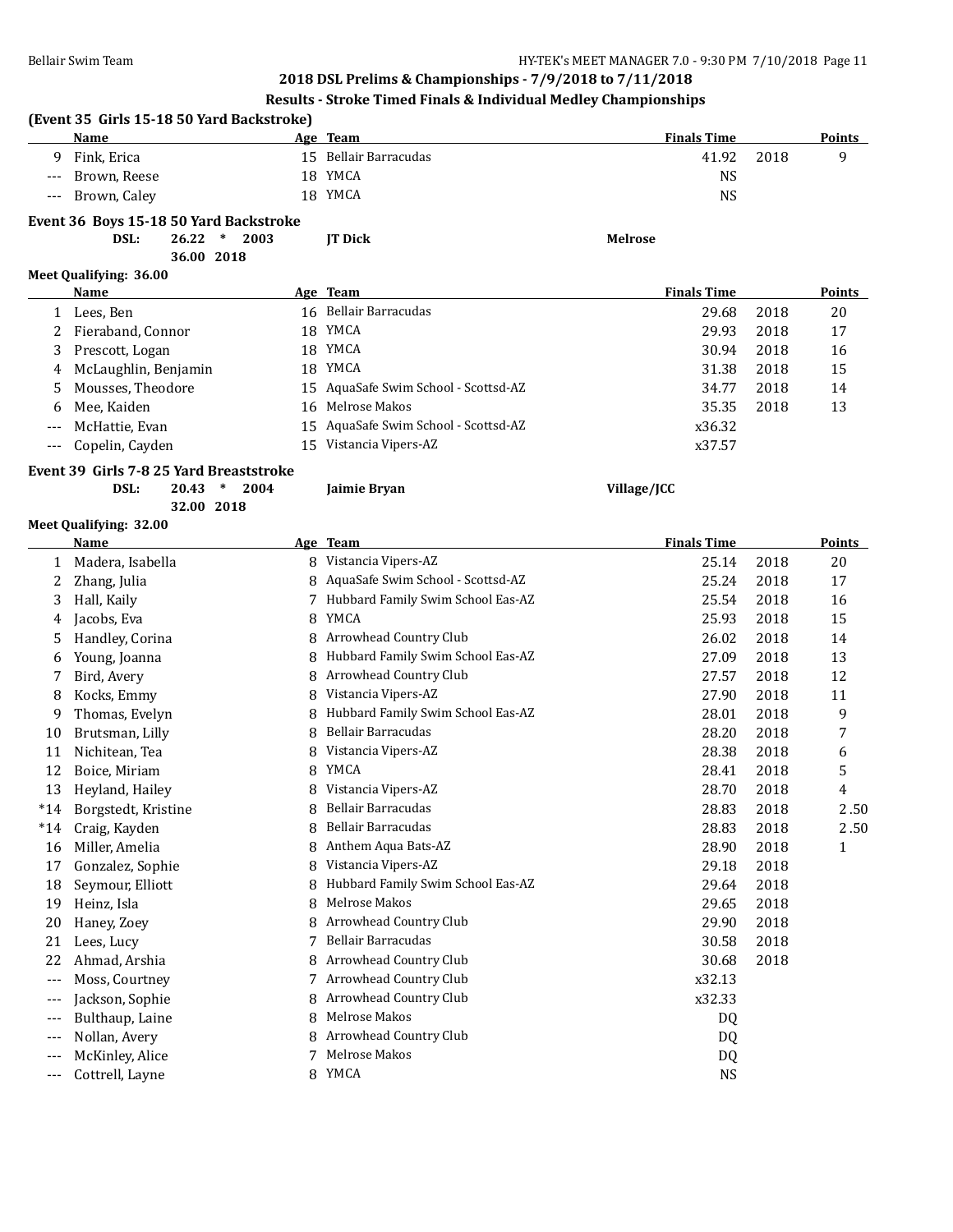|       | Results - Stroke Timed Finals & Individual Medley Championships           |      |                                     |                    |      |                |
|-------|---------------------------------------------------------------------------|------|-------------------------------------|--------------------|------|----------------|
|       | Event 40 Boys 7-8 25 Yard Breaststroke<br>DSL:<br>$19.63$ *<br>37.00 2018 | 1995 | <b>Nicholas Soltero</b>             | <b>Melrose</b>     |      |                |
|       | Meet Qualifying: 37.00                                                    |      |                                     |                    |      |                |
|       | <b>Name</b>                                                               |      | Age Team                            | <b>Finals Time</b> |      | Points         |
|       | 1 Mentzel, Grady                                                          |      | 8 YMCA                              | 23.61              | 2018 | 20             |
| $*2$  | Klopfenstein, Sam                                                         | 8    | Melrose Makos                       | 24.17              | 2018 | 16.50          |
| *2    | Toman, Hayden                                                             |      | 8 AquaSafe Swim School - Scottsd-AZ | 24.17              | 2018 | 16.50          |
| 4     | Tomey, Chase                                                              | 7    | Melrose Makos                       | 24.63              | 2018 | 15             |
| 5     | McEldowney, Mason                                                         | 8    | <b>YMCA</b>                         | 25.19              | 2018 | 14             |
| 6     | <b>Byerley, Matthew</b>                                                   |      | 7 Melrose Makos                     | 25.72              | 2018 | 13             |
| 7     | Williams, Cooper                                                          | 8    | Melrose Makos                       | 26.95              | 2018 | 12             |
| 8     | McLane, Luka                                                              | 8    | Hubbard Family Swim School Eas-AZ   | 27.18              | 2018 | 11             |
| 9     | Zacharias, Logan                                                          | 8    | YMCA                                | 27.23              | 2018 | 9              |
| 10    | Fortenberry, Shane                                                        |      | 7 Vistancia Vipers-AZ               | 27.33              | 2018 | 7              |
| 11    | Allen, Robbie                                                             | 8    | Arrowhead Country Club              | 27.46              | 2018 | 6              |
| 12    | Allen, Nathan                                                             | 8    | Arrowhead Country Club              | 27.47              | 2018 | 5              |
| 13    | Welsh, Joshua                                                             | 8    | Arrowhead Country Club              | 27.65              | 2018 | 4              |
| 14    | Jackson, Landon                                                           |      | 7 Vistancia Vipers-AZ               | 27.84              | 2018 | 3              |
| 15    | Halvorson, Dane                                                           | 8    | Hubbard Family Swim School Eas-AZ   | 27.85              | 2018 | $\overline{c}$ |
| 16    | Allen, Treyton                                                            |      | 7 Arrowhead Country Club            | 27.94              | 2018 | $\mathbf{1}$   |
| 17    | McHale, Declan                                                            | 8    | Hubbard Family Swim School Eas-AZ   | 28.39              | 2018 |                |
| 18    | Fitzgerald, Brett                                                         | 7    | Melrose Makos                       | 28.84              | 2018 |                |
| 19    | Brutsman, Jake                                                            | 8    | Bellair Barracudas                  | 29.38              | 2018 |                |
| 20    | Konstas, Alex                                                             | 8    | AquaSafe Swim School - Scottsd-AZ   | 29.47              | 2018 |                |
| 21    | Robidouz, Eli                                                             |      | 7 Anthem Aqua Bats-AZ               | 29.75              | 2018 |                |
| 22    | Goodson, Lane                                                             | 8    | Vistancia Vipers-AZ                 | 30.33              | 2018 |                |
| 23    | Nichitean, Maxim                                                          |      | 7 Vistancia Vipers-AZ               | 32.22              | 2018 |                |
| 24    | Bunn, Jaxen                                                               | 8    | Melrose Makos                       | 33.83              | 2018 |                |
| 25    | Jarrett, Dane                                                             | 7    | Vistancia Vipers-AZ                 | 33.87              | 2018 |                |
| 26    | Acuna, Chazz                                                              | 7    | Bellair Barracudas                  | 35.18              | 2018 |                |
| 27    | Forrester, Seth                                                           |      | 8 YMCA                              | 36.33              | 2018 |                |
| 28    | Patel, Manaav                                                             |      | 7 AquaSafe Swim School - Scottsd-AZ | 36.47              | 2018 |                |
| $---$ | Coppola, Logan                                                            | 7    | Vistancia Vipers-AZ                 | x39.43             |      |                |
| ---   | McMillan, Gray                                                            | 8    | Arrowhead Country Club              | DQ                 |      |                |
| $---$ | Allen, Max                                                                | 8    | Hubbard Family Swim School Eas-AZ   | DQ                 |      |                |
| ---   | Neypes, Cole                                                              |      | 7 Vistancia Vipers-AZ               | DQ                 |      |                |
| $---$ | Tharail, Marc Jose                                                        | 8    | Hubbard Family Swim School Eas-AZ   | DQ                 |      |                |
| $---$ | Dairman, Brendon                                                          | 8    | Anthem Aqua Bats-AZ                 | <b>NS</b>          |      |                |
| $---$ | Morrison, Liam                                                            |      | 8 YMCA                              | <b>NS</b>          |      |                |

#### **Event 43 Girls 11-12 50 Yard Breaststroke**

| DSL: | $35.51$ * | 1999 | Lauren Besenfelder | <b>Melrose</b> |
|------|-----------|------|--------------------|----------------|
|      |           |      |                    |                |

**53.00 2018**

## **Meet Qualifying: 53.00**

| Name                 |                 | Age Team               | <b>Finals Time</b> |      | <b>Points</b> |
|----------------------|-----------------|------------------------|--------------------|------|---------------|
| 1 Tomey, Taylor      | 12 <sup>1</sup> | Melrose Makos          | 38.62              | 2018 | 20            |
| 2 Bacon, Ava         | 11              | Arrowhead Country Club | 38.86              | 2018 | 17            |
| 3 Klindtworth, Karis | 11              | Arrowhead Country Club | 41.02              | 2018 | 16            |
| 4 Grohall, Madeline  |                 | 12 Bellair Barracudas  | 42.24              | 2018 | 15            |
| 5 Saba, Sophia       |                 | 12 Melrose Makos       | 43.56              | 2018 | 14            |
| 6 FitzSimons, Lizzie | 12.             | YMCA                   | 44.10              | 2018 | 13            |
| Scarangello, Hailee  | 12.             | Vistancia Vipers-AZ    | 44.20              | 2018 | 12            |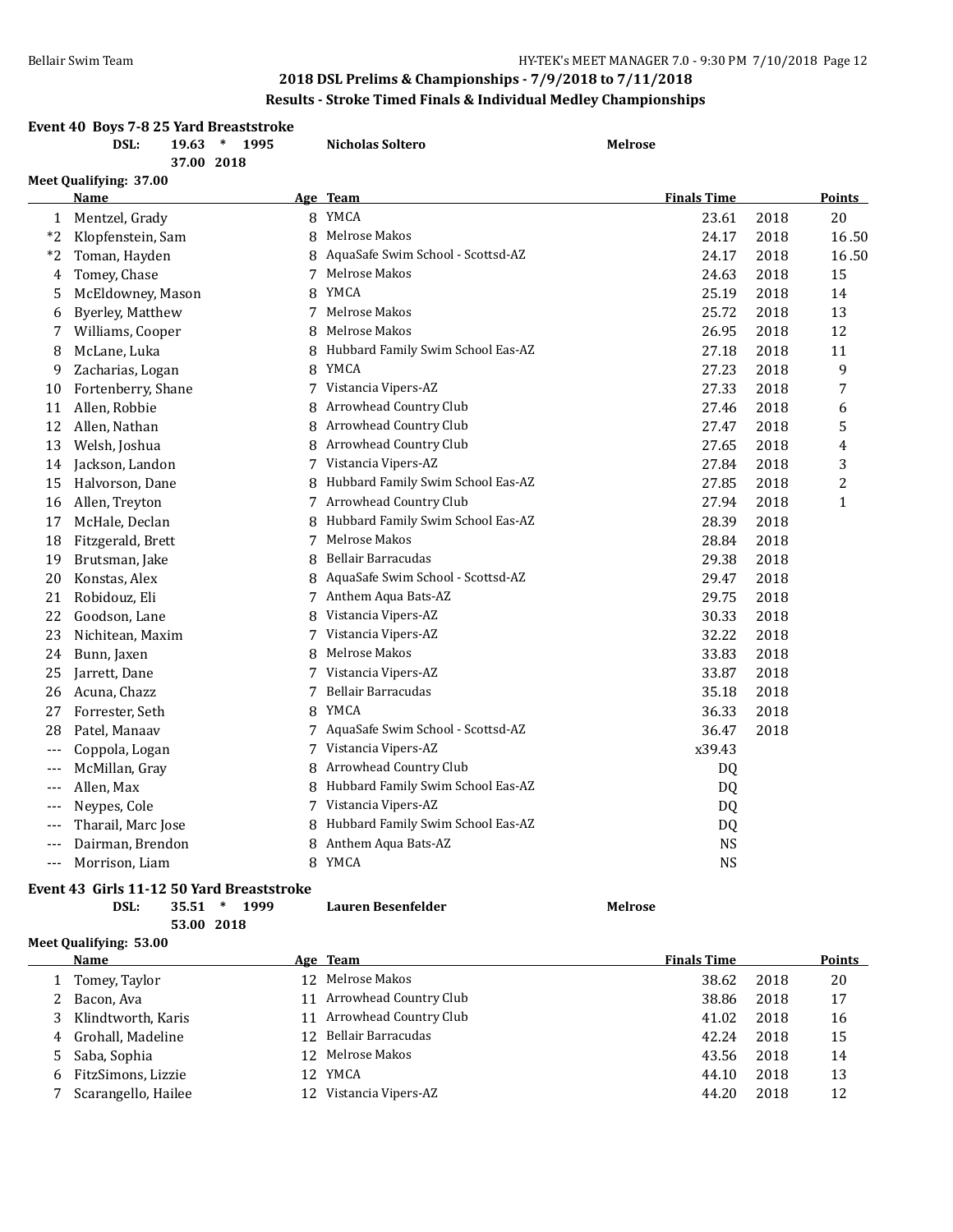#### **Results - Stroke Timed Finals & Individual Medley Championships**

## **(Event 43 Girls 11-12 50 Yard Breaststroke)**

|       | <b>Name</b>           | Age | <b>Team</b>                       | <b>Finals Time</b> |      | Points |
|-------|-----------------------|-----|-----------------------------------|--------------------|------|--------|
| 8     | Fooks, Acacia         | 12  | <b>Bellair Barracudas</b>         | 44.32              | 2018 | 11     |
| 9     | Helmrick, Ava         | 12  | Bellair Barracudas                | 44.61              | 2018 | 9      |
| 10    | Carlson, Lunden       | 12  | YMCA                              | 45.55              | 2018 | 7      |
| 11    | Daniel, Isabella      | 12  | YMCA                              | 45.97              | 2018 | 6      |
| 12    | Rojas, Eden           | 11  | Melrose Makos                     | 46.02              | 2018 | 5      |
| 13    | Doubet, Kendall       | 12  | Vistancia Vipers-AZ               | 46.30              | 2018 | 4      |
| 14    | Perrin, Autumn        | 12  | Vistancia Vipers-AZ               | 47.33              | 2018 | 3      |
| 15    | McMillan, Elly        | 12  | Arrowhead Country Club            | 47.73              | 2018 | 2      |
| 16    | Morgan, Ava           | 12  | YMCA                              | 47.99              | 2018 | 1      |
| 17    | Olson, Erica          | 12  | AquaSafe Swim School - Scottsd-AZ | 49.45              | 2018 |        |
| 18    | McEntarrfer, Megan    | 11  | Melrose Makos                     | 50.24              | 2018 |        |
| 19    | Redman, Brooke        | 12  | AquaSafe Swim School - Scottsd-AZ | 50.27              | 2018 |        |
| 20    | Glow, Katherine       | 12  | YMCA                              | 50.29              | 2018 |        |
| 21    | Zeligman, Leia        | 11  | Melrose Makos                     | 50.95              | 2018 |        |
| 22    | Brown, Olivia         | 11  | Hubbard Family Swim School Eas-AZ | 50.99              | 2018 |        |
| 23    | Kocks, Rylee          | 11  | Vistancia Vipers-AZ               | 52.01              | 2018 |        |
| 24    | Minock, Emerson       | 11  | Vistancia Vipers-AZ               | 52.16              | 2018 |        |
| $---$ | Thornburg, Isabel     | 11  | Vistancia Vipers-AZ               | DQ                 |      |        |
| $---$ | Maples, Hayley        | 12  | Vistancia Vipers-AZ               | DQ                 |      |        |
| $---$ | Lulek, Felicia        | 12  | Hubbard Family Swim School Eas-AZ | DQ                 |      |        |
| $---$ | Carlon, Kiley         | 12  | Vistancia Vipers-AZ               | DQ                 |      |        |
| $---$ | Stenke, Brianna       | 12  | YMCA                              | <b>NS</b>          |      |        |
| $---$ | Johnson-Dunn, Johanna | 12  | YMCA                              | <b>NS</b>          |      |        |
| $---$ | Wong, Lauren          | 11  | Bellair Barracudas                | NS                 |      |        |

#### **Event 44 Boys 11-12 50 Yard Breaststroke**

| DSL: | 33.32      | $\ast$ | 20 |
|------|------------|--------|----|
|      | 55.00 2018 |        |    |

**DSL: 33.32 \* 2017 CJ Trapeur Bellair**

#### **Meet Qualifying: 55.00**

|     | <b>Name</b>        |    | Age Team                          | <b>Finals Time</b> |      | <b>Points</b> |
|-----|--------------------|----|-----------------------------------|--------------------|------|---------------|
|     | Ringger, Jack      | 11 | Melrose Makos                     | 40.91              | 2018 | 20            |
|     | Laird, Kyler       | 12 | Vistancia Vipers-AZ               | 42.22              | 2018 | 17            |
| 3   | Sousa, Joey        | 12 | <b>YMCA</b>                       | 43.58              | 2018 | 16            |
| 4   | Fortenberry, Ryder | 12 | Vistancia Vipers-AZ               | 43.79              | 2018 | 15            |
| 5   | Lopez, Daniel      | 12 | Vistancia Vipers-AZ               | 43.84              | 2018 | 14            |
| 6   | Brauer, Max        | 12 | YMCA                              | 44.27              | 2018 | 13            |
|     | Jackson, Quinn     | 12 | Arrowhead Country Club            | 44.72              | 2018 | 12            |
| 8   | Grohall, Carter    | 11 | Bellair Barracudas                | 45.78              | 2018 | 11            |
| 9   | Riveras, Ryland    | 11 | Vistancia Vipers-AZ               | 47.15              | 2018 | 9             |
| 10  | Borodkin, Colton   | 11 | AquaSafe Swim School - Scottsd-AZ | 47.59              | 2018 | 7             |
| 11  | Goodson, Brody     | 11 | Vistancia Vipers-AZ               | 48.23              | 2018 | 6             |
| 12  | Nasco, Christian   | 11 | Melrose Makos                     | 49.39              | 2018 | 5             |
| 13  | Hysong, Kole       | 11 | Hubbard Family Swim School Eas-AZ | 52.41              | 2018 | 4             |
| 14  | Newhouse, Jake     | 11 | Melrose Makos                     | 53.08              | 2018 | 3             |
| --- | Simcoe, John       | 12 | YMCA                              | DQ                 |      |               |
| --- | Halstead, Jonathan | 11 | Hubbard Family Swim School Eas-AZ | DQ                 |      |               |
| --- | Janzen, Seth       | 12 | Bellair Barracudas                | DQ                 |      |               |
| --- | Burton, Noah       | 11 | Anthem Aqua Bats-AZ               | NS                 |      |               |
| --- | Theile, Garrett    | 11 | Vistancia Vipers-AZ               | NS                 |      |               |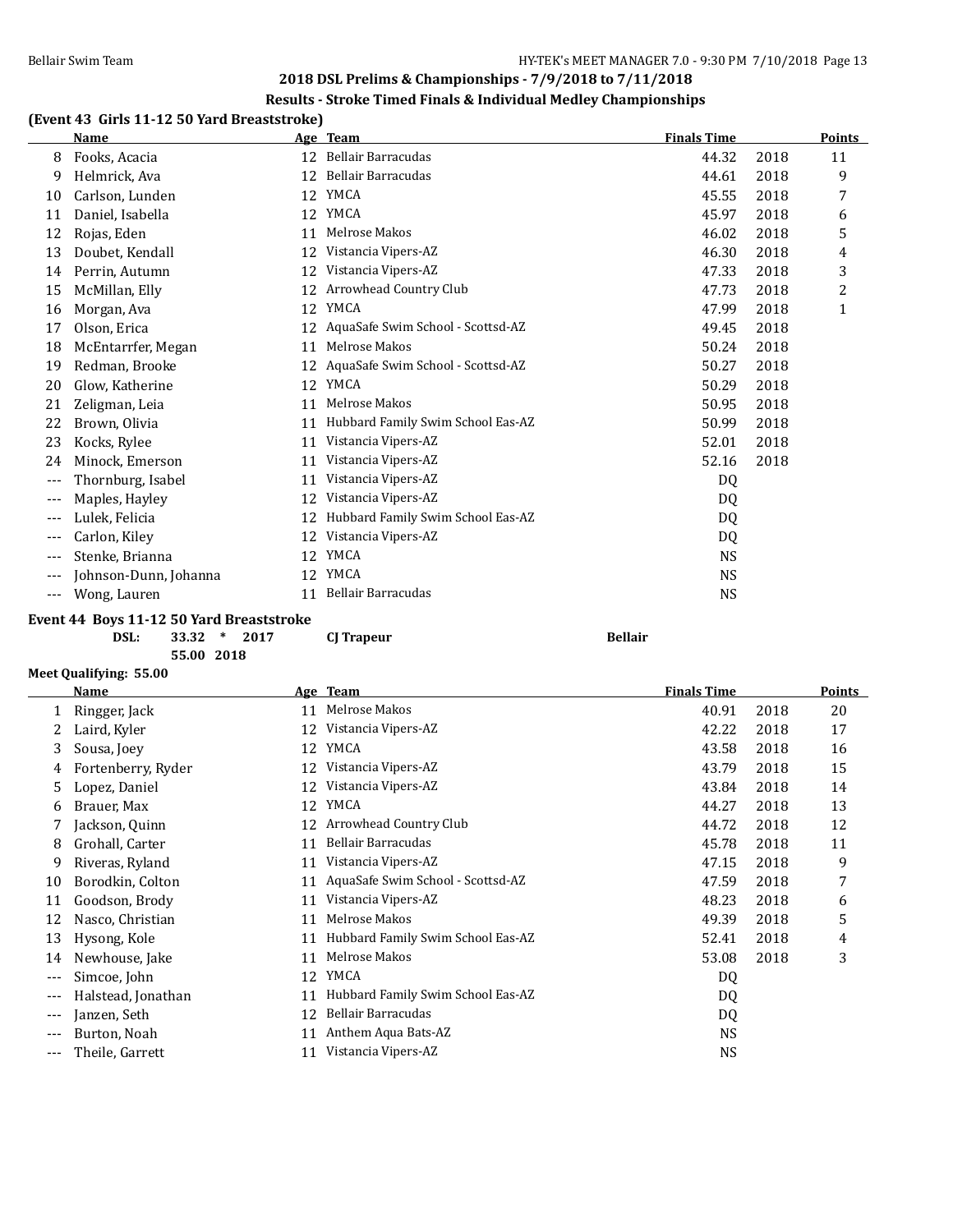| Event 47 Girls 15-18 50 Yard Breaststroke<br>DSL:<br>31.40<br>$\ast$<br>1990<br>44.00 2018 |                                          |    | <b>Kelly Johnson</b>                 | JCC                |      |               |
|--------------------------------------------------------------------------------------------|------------------------------------------|----|--------------------------------------|--------------------|------|---------------|
|                                                                                            | Meet Qualifying: 44.00                   |    |                                      |                    |      |               |
|                                                                                            | Name                                     |    | Age Team                             | <b>Finals Time</b> |      | Points        |
| 1                                                                                          | Laird, MaKenna                           |    | 16 Vistancia Vipers-AZ               | 34.74              | 2018 | 20            |
| 2                                                                                          | Cirzan, Cate                             | 17 | Bellair Barracudas                   | 36.63              | 2018 | 17            |
| 3                                                                                          | Brosemann, Heather                       | 18 | Bellair Barracudas                   | 38.23              | 2018 | 16            |
| 4                                                                                          | Turton-Peterson, Daisy                   |    | 18 YMCA                              | 38.31              | 2018 | 15            |
| 5                                                                                          | Datta, Delaney                           |    | 18 YMCA                              | 38.69              | 2018 | 14            |
| 6                                                                                          | Spivey, Elise                            | 18 | AquaSafe Swim School - Scottsd-AZ    | 39.17              | 2018 | 13            |
| 7                                                                                          | Root, Rachelle                           | 17 | Bellair Barracudas                   | 39.44              | 2018 | 12            |
| 8                                                                                          | Fink, Erica                              | 15 | Bellair Barracudas                   | 40.65              | 2018 | 11            |
| 9                                                                                          | Copperthite, Grace                       | 16 | Vistancia Vipers-AZ                  | 42.12              | 2018 | 9             |
| 10                                                                                         | Moore, Emily                             | 18 | YMCA                                 | 42.33              | 2018 | 7             |
|                                                                                            | Event 48 Boys 15-18 50 Yard Breaststroke |    |                                      |                    |      |               |
|                                                                                            | $\ast$<br>1989<br>DSL:<br>27.99          |    | <b>Paul Morrissey</b>                | <b>Melrose</b>     |      |               |
|                                                                                            | 42.00 2018                               |    |                                      |                    |      |               |
|                                                                                            | Meet Qualifying: 42.00                   |    |                                      |                    |      |               |
|                                                                                            | <b>Name</b>                              |    | Age Team                             | <b>Finals Time</b> |      | <b>Points</b> |
|                                                                                            | 1 Jefferies, David                       |    | 17 Bellair Barracudas                | 31.36              | 2018 | 20            |
| 2                                                                                          | Prescott, Logan                          |    | 18 YMCA                              | 31.70              | 2018 | 17            |
| 3                                                                                          | Matthews, Tristen                        |    | 15 Anthem Aqua Bats-AZ               | 32.51              | 2018 | 16            |
| 4                                                                                          | McCallum, Owen                           |    | 15 Vistancia Vipers-AZ               | 34.02              | 2018 | 15            |
| 5                                                                                          | Mousses, Theodore                        | 15 | AquaSafe Swim School - Scottsd-AZ    | 36.64              | 2018 | 14            |
| 6                                                                                          | Richter, Brady                           | 15 | Vistancia Vipers-AZ                  | 39.97              | 2018 | 13            |
| 7                                                                                          | Morgan, Nathan                           | 18 | YMCA                                 | 40.52              | 2018 | 12            |
| 8                                                                                          | Chichester, Dillon                       | 17 | Melrose Makos                        | 41.51              | 2018 | 11            |
| 9                                                                                          | Lane, JT                                 | 15 | Bellair Barracudas                   | 41.66              | 2018 | 9             |
| 10                                                                                         | Mousses, Peter                           | 17 | AquaSafe Swim School - Scottsd-AZ    | 41.81              | 2018 | 7             |
| $---$                                                                                      | Copelin, Cayden                          |    | 15 Vistancia Vipers-AZ               | DQ                 |      |               |
|                                                                                            |                                          |    |                                      |                    |      |               |
|                                                                                            | <b>Event 51 Girls 9-10 100 Yard IM</b>   |    |                                      |                    |      |               |
|                                                                                            | DSL:<br>1:15.07<br>$\ast$<br>2005        |    | <b>Alisha Bender</b>                 | Village/JCC        |      |               |
|                                                                                            | 1:41.00 2018<br>Meet Qualifying: 1:41.00 |    |                                      |                    |      |               |
|                                                                                            | <u>Name</u>                              |    | Age Team                             | <b>Finals Time</b> |      | Points        |
| 1                                                                                          | Goren, Peyton                            |    | 10 AquaSafe Swim School - Scottsd-AZ | 1:25.30            | 2018 | 20            |
| 2                                                                                          | Woodruff, Kaylee                         | 9  | Bellair Barracudas                   | 1:25.45            | 2018 | 17            |
| 3                                                                                          | Lindstrom, Lauren                        | 10 | Vistancia Vipers-AZ                  | 1:26.21            | 2018 | 16            |
| 4                                                                                          | Careway, Katelynn                        | 9  | Anthem Aqua Bats-AZ                  | 1:26.59            | 2018 | 15            |
| 5                                                                                          | Wolf, Raegan                             | 10 | <b>Bellair Barracudas</b>            | 1:26.81            | 2018 | 14            |
|                                                                                            | Cavalari, Gianna                         | 10 | Arrowhead Country Club               | 1:29.85            | 2018 | 13            |
| 6                                                                                          | Lawrence, Marisa                         | 10 | Bellair Barracudas                   |                    | 2018 | 12            |
| 7                                                                                          |                                          |    | AquaSafe Swim School - Scottsd-AZ    | 1:30.12            |      |               |
| 8                                                                                          | McCallister, Teagan                      | 10 | Melrose Makos                        | 1:31.12            | 2018 | 11            |
| 9                                                                                          | Ringger, Violet                          | 10 | Vistancia Vipers-AZ                  | 1:34.25            | 2018 | 9             |
| 10                                                                                         | Schrank, Emily                           | 10 |                                      | 1:37.20            | 2018 | 7             |
| 11                                                                                         | Doyle, Kyanna                            | 10 | YMCA                                 | 1:40.04            | 2018 | 6             |
| $---$                                                                                      | Ringger, Avery                           | 9  | Melrose Makos                        | x1:45.35           |      |               |
| ---                                                                                        | Bird, Addison                            | 10 | Arrowhead Country Club               | DQ                 |      |               |
| ---                                                                                        | Christopherson, Reagan                   | 10 | Arrowhead Country Club               | DQ                 |      |               |
| $---$                                                                                      | Petz, Scarlett                           | 10 | AquaSafe Swim School - Scottsd-AZ    | <b>NS</b>          |      |               |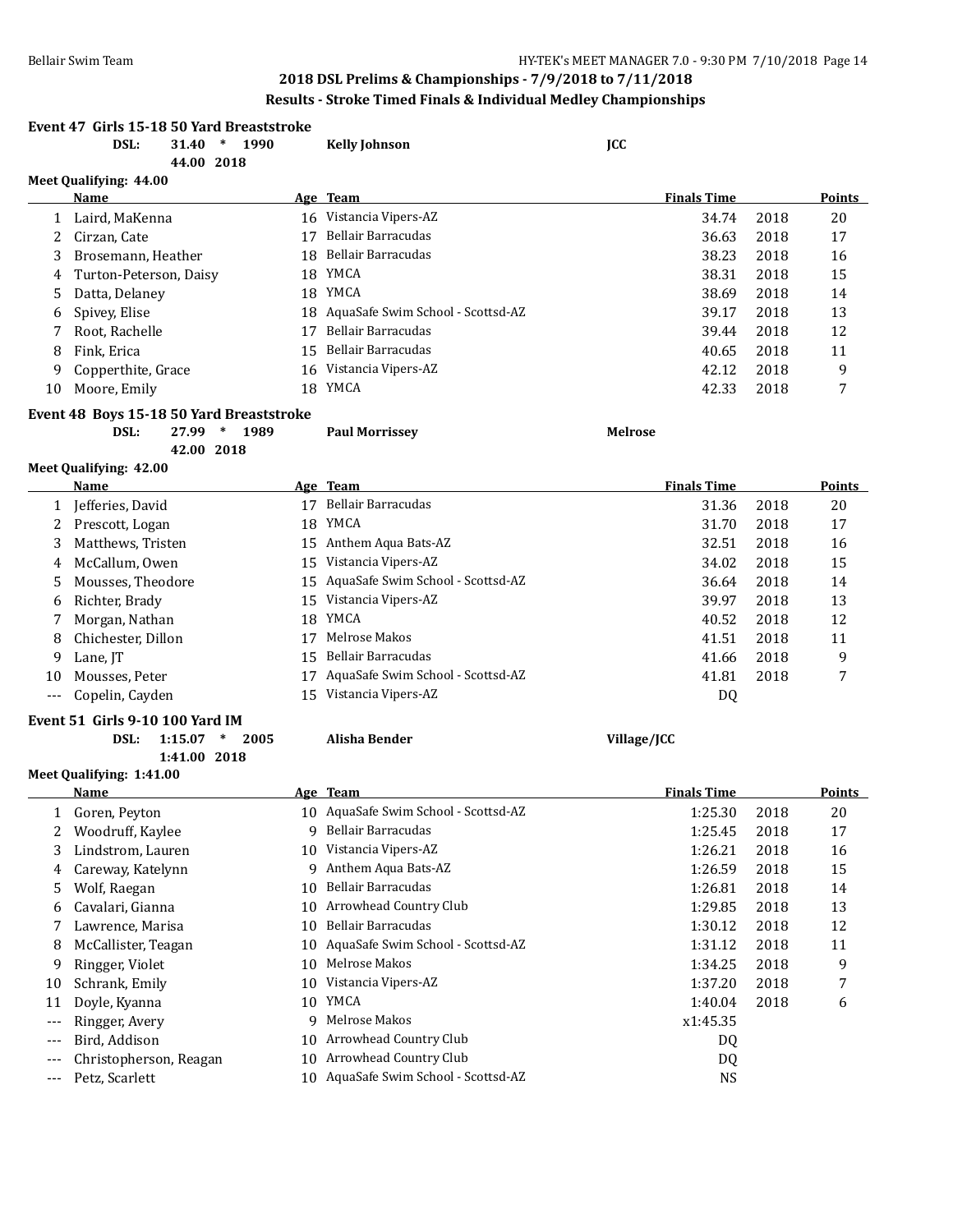## **(Event 51 Girls 9-10 100 Yard IM)**

|     | Name                                                                                       |    | Age Team                          | <b>Finals Time</b> |      | <b>Points</b> |
|-----|--------------------------------------------------------------------------------------------|----|-----------------------------------|--------------------|------|---------------|
|     | Terry, Nehve                                                                               |    | 9 Bellair Barracudas              | <b>NS</b>          |      |               |
|     | <b>Event 52 Boys 9-10 100 Yard IM</b><br>1:10.91<br>DSL:<br>$\ast$<br>1992<br>1:51.00 2018 |    | <b>Anthony Harding</b>            | <b>Melrose</b>     |      |               |
|     | Meet Qualifying: 1:51.00                                                                   |    |                                   |                    |      |               |
|     | Name                                                                                       |    | Age Team                          | <b>Finals Time</b> |      | <b>Points</b> |
|     | Tomey, Ryan                                                                                | 10 | Melrose Makos                     | 1:27.47            | 2018 | 20            |
| 2   | Klopfenstein, James                                                                        | 9  | Melrose Makos                     | 1:28.20            | 2018 | 17            |
| 3   | Borgstedt, Alex                                                                            | 10 | <b>Bellair Barracudas</b>         | 1:28.28            | 2018 | 16            |
| 4   | Verver, Garrett                                                                            | 10 | YMCA                              | 1:28.73            | 2018 | 15            |
| 5   | Burns, Tyler                                                                               | 10 | Anthem Aqua Bats-AZ               | 1:30.02            | 2018 | 14            |
| 6   | Harmon, Oakley                                                                             | 10 | <b>Bellair Barracudas</b>         | 1:31.91            | 2018 | 13            |
| 7   | Gonzalez, Sergio                                                                           | 10 | <b>Bellair Barracudas</b>         | 1:34.06            | 2018 | 12            |
| 8   | <b>Ungar, Emmett</b>                                                                       | 10 | <b>YMCA</b>                       | 1:35.63            | 2018 | 11            |
| 9   | Gonzalez, Simon                                                                            | 10 | <b>Bellair Barracudas</b>         | 1:38.42            | 2018 | 9             |
| 10  | Price, Ryker                                                                               | q  | Melrose Makos                     | 1:39.86            | 2018 | 7             |
| 11  | Workman, Benson                                                                            | 10 | Vistancia Vipers-AZ               | 1:40.61            | 2018 | 6             |
| 12  | Caldwell, Nash                                                                             | 10 | Melrose Makos                     | 1:42.49            | 2018 | 5             |
| 13  | Holbert, Ryan                                                                              | 9  | Arrowhead Country Club            | 1:43.14            | 2018 | 4             |
| 14  | McCauley, Thomas                                                                           | 10 | Hubbard Family Swim School Eas-AZ | 1:44.95            | 2018 | 3             |
| 15  | Gibbs, Landon                                                                              | 10 | Vistancia Vipers-AZ               | 1:45.31            | 2018 | 2             |
| 16  | Jarvis, Karson                                                                             | 10 | Arrowhead Country Club            | 1:47.38            | 2018 | $\mathbf{1}$  |
| --- | Schrock, Nathan                                                                            | 10 | Arrowhead Country Club            | DQ                 |      |               |
| --- | Soltero, Jayden                                                                            | 9  | Arrowhead Country Club            | DQ                 |      |               |
| --- | Fortenberry, Rex                                                                           | 9  | Vistancia Vipers-AZ               | DQ                 |      |               |
| --- | Richter, Chase                                                                             | 10 | Vistancia Vipers-AZ               | DQ                 |      |               |
| --- | Hysong, Kadyn                                                                              | 9  | Hubbard Family Swim School Eas-AZ | DQ                 |      |               |
|     |                                                                                            |    |                                   |                    |      |               |

#### **Event 55 Girls 13-14 100 Yard IM**

| DSL: | 1:05.64 |  | 1995 |  |
|------|---------|--|------|--|
|------|---------|--|------|--|

**1:28.00 2018**

**Meet Qualifying: 1:28.00**

|       | <b>Name</b>         |    | Age Team                             | <b>Finals Time</b> |      | <b>Points</b> |
|-------|---------------------|----|--------------------------------------|--------------------|------|---------------|
|       | Drent, Delainy      |    | 13 AquaSafe Swim School - Scottsd-AZ | 1:09.98            | 2018 | 20            |
|       | Wilson, Mykaela     | 14 | Vistancia Vipers-AZ                  | 1:14.45            | 2018 | 17            |
| 3     | Cyga, Lily          | 14 | Vistancia Vipers-AZ                  | 1:15.95            | 2018 | 16            |
| 4     | Wang, Eleanor       | 13 | AquaSafe Swim School - Scottsd-AZ    | 1:16.08            | 2018 | 15            |
| 5.    | Fitzgibbon, Brielle | 13 | AquaSafe Swim School - Scottsd-AZ    | 1:16.52            | 2018 | 14            |
| 6     | Carlon, Avery       | 14 | Vistancia Vipers-AZ                  | 1:17.20            | 2018 | 13            |
| 7     | Pottgen, Jory       | 13 | AquaSafe Swim School - Scottsd-AZ    | 1:18.40            | 2018 | 12            |
| 8     | Owen, Zoe           | 13 | Bellair Barracudas                   | 1:19.05            | 2018 | 11            |
| 9     | Stumpf, Samantha    | 14 | Bellair Barracudas                   | 1:19.96            | 2018 | 9             |
| 10    | Fierabend, Shaye    | 14 | YMCA                                 | 1:19.98            | 2018 | 7             |
| 11    | Cavalari, Jessica   | 14 | Arrowhead Country Club               | 1:21.43            | 2018 | 6             |
| 12    | Guadnola, Kimberly  | 13 | Melrose Makos                        | 1:21.49            | 2018 | 5             |
| 13    | Pulliam, Penelope   | 14 | Bellair Barracudas                   | 1:22.63            | 2018 | 4             |
| 14    | Cernich, Kathryn    | 14 | Melrose Makos                        | 1:22.72            | 2018 | 3             |
| 15    | Fromm, Ellie        | 14 | YMCA                                 | 1:26.54            | 2018 | 2             |
| 16    | Farr, Ocean         | 14 | Bellair Barracudas                   | 1:26.70            | 2018 |               |
| $---$ | Hill, Maggie        | 13 | Vistancia Vipers-AZ                  | <b>NS</b>          |      |               |

**DSL: 1:05.64 \* 1995 Emily Wingert JCC**